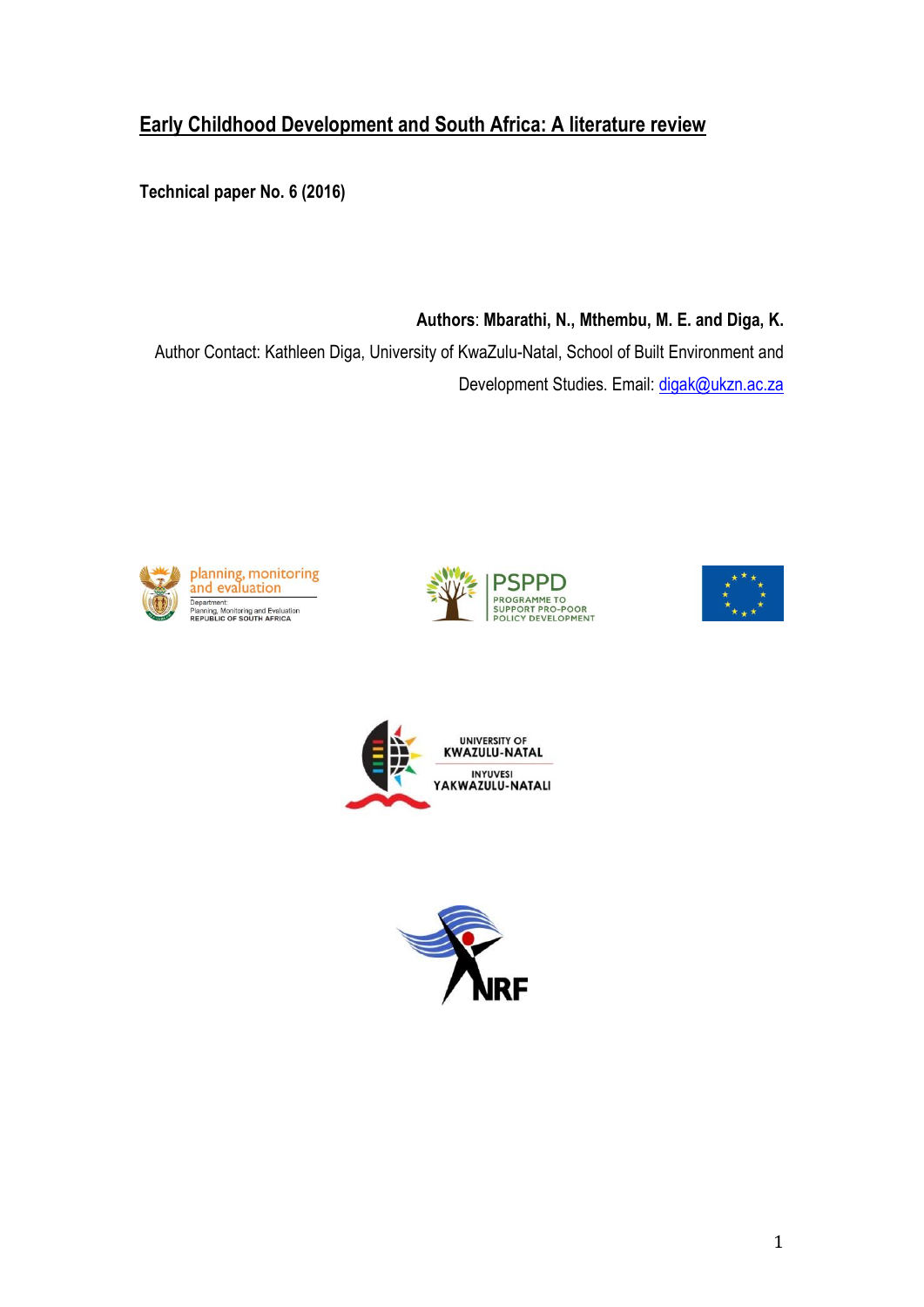This work is based on the research supported by the South African Research Chairs Initiative of the Department of Science and Technology and National Research Foundation of South Africa (Grant No 71220). The work was also produced with the assistance of the Programme to Support Pro-Poor Policy Development (PSPPD Phase II) a Partnership between the Presidency, the Republic of South Africa and the European Union under the project *Addressing the Poverty and Inequality Challenge,* grant for *Informal Early Childhood Development Centres – a new area-based approach for improved and up-scaled ECD services for the urban poor.* The contents of this work are the sole responsibility of the authors and can in no way be taken to reflect neither the views of the European Union nor the National Research Foundation.

Copyright © 2016, the authors

DST/NRF SARCHi Chair in Applied Poverty Reduction Assessment University of KwaZulu-Natal <http://appliedpovertyreduction.com/> ISBN: 978 1 86840 630 2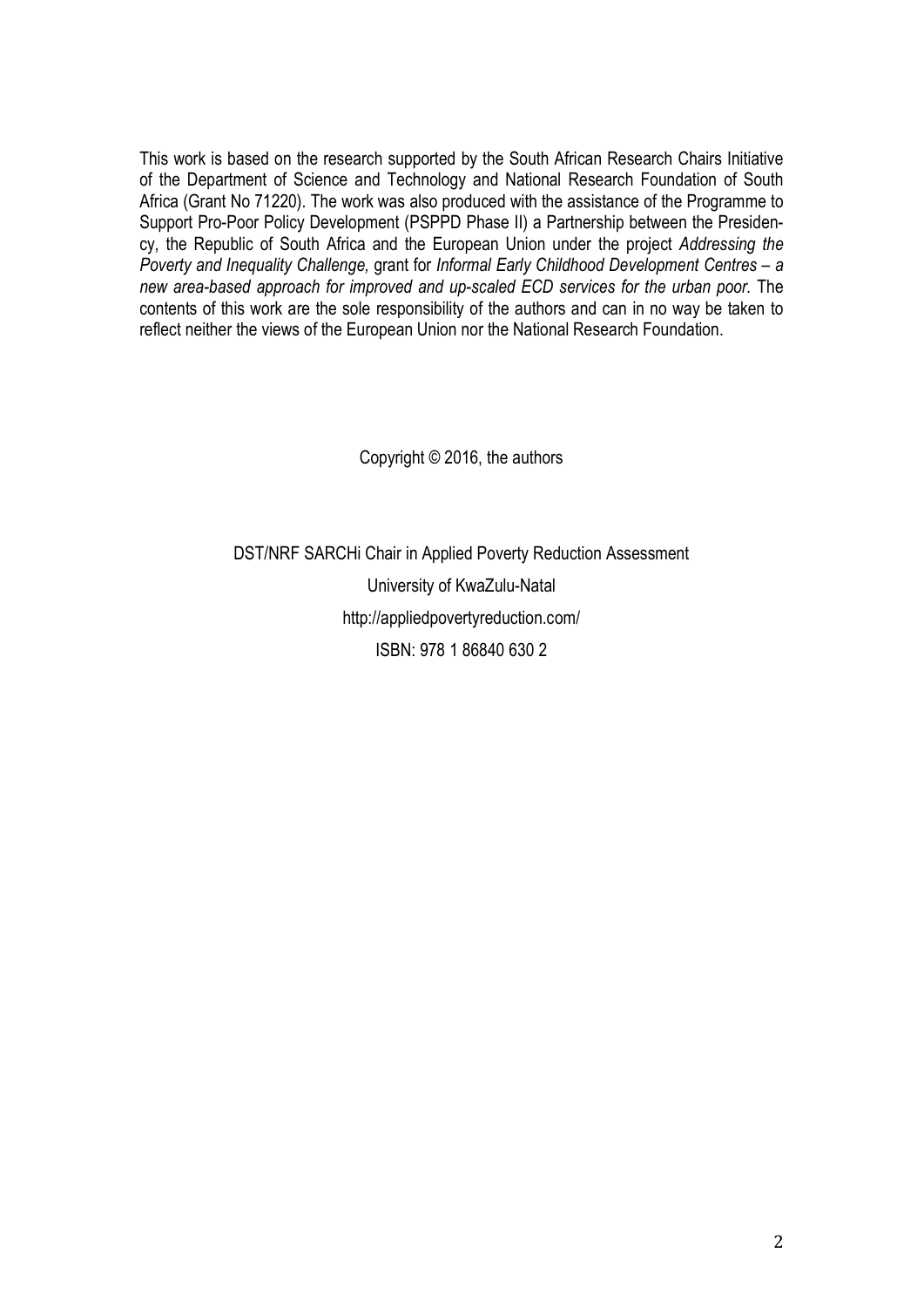# **Acknowledgements**

The authors wish to acknowledge the valuable feedback provided by Ms Precious Shezi, Ms Heidi Attwood, Project Preparation Trust (PPT) and Training & Resources in Early Education (TREE) on earlier versions of this paper. We also thank Ms Liesel du Plessis for providing us with the starting point in terms of content direction, available resources and general guidance for this paper. Finally, we acknowledge the final editorial review from Ms Amy Winsper.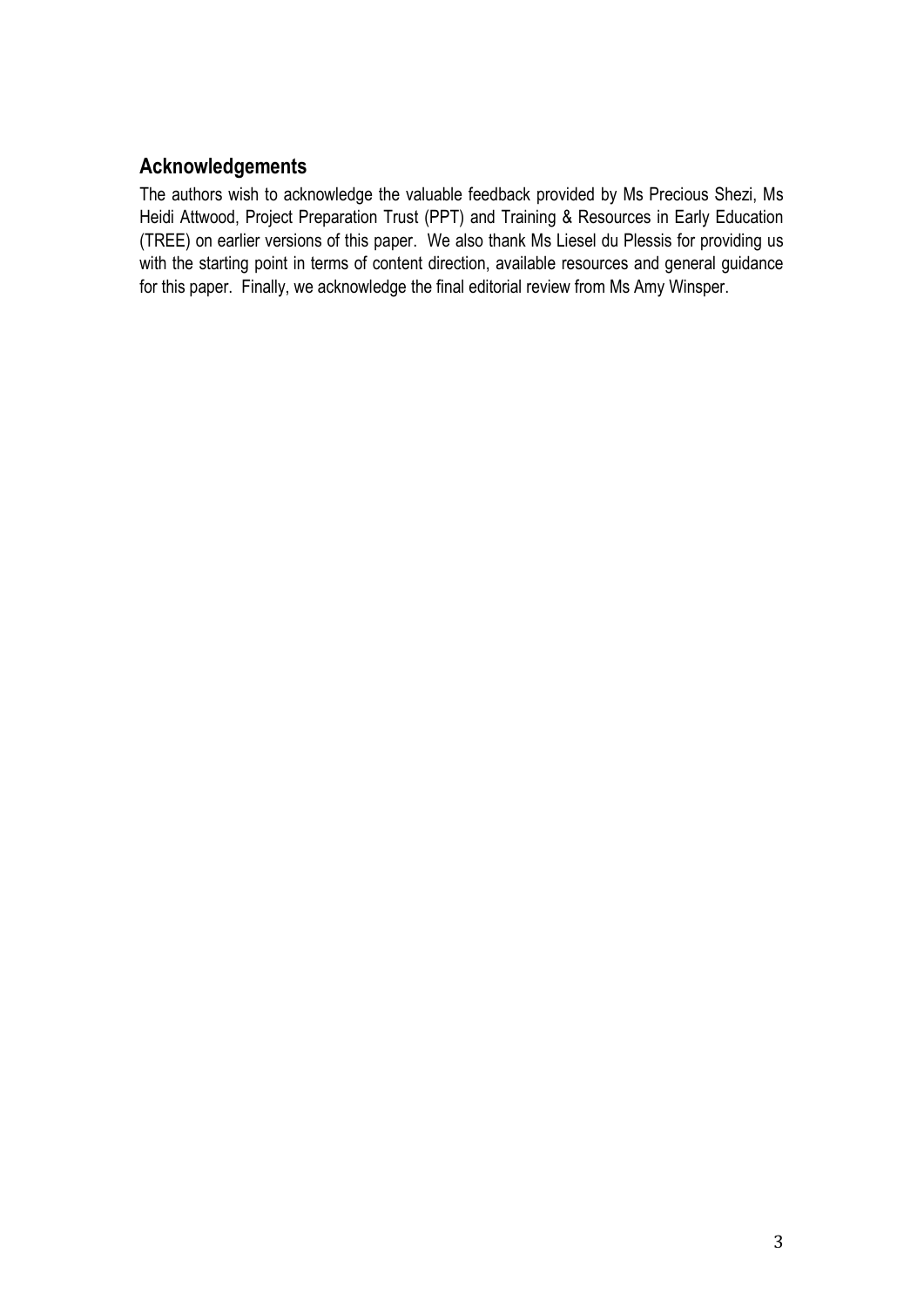## **Executive Summary**

Early Childhood Development (ECD) has become a priority sector within South Africa, particularly in respect to ensuring equity and high quality of care for the youngest members (ages 0 to 5 years old) of the population. South Africa is also burdened with high levels of poverty, inequality and unemployment as well as unequal levels of service delivery and public provision of infrastructure. Given the recent development and request for feedback on the provisional ECD policy, there would be a benefit to examine the current state of this draft policy, its respective white papers, and its national and international mandates as well as to understand their relationship to South Africa's context of poverty. Furthermore, child poverty remains a major concern in the country, particularly in respect to the geographical and living conditions where children live, study and play. This paper wishes to bring to light literature on poverty and, from a multi-dimensional lens, understand how early childhood development provision, whether it be through its programming or the physical centres themselves, are affecting the lives of children, particularly those within households living in urban poverty. ECD are intended to provide children with a safe facility to stay and with some standards of conditions which would allow children to learn and improve their skills. ECD also provides parents with the ability to leave their children in safe places so that they can work or learn. The proximity of ECD centres, their costs, the staffing and their physical conditions influence the choices of parents to leave their children at an ECD centre. The ECD centres within informal settlements are also explored in this paper, given the need for further understanding of such physical infrastructures within a municipality's planning. Planning for ECD centres within the 'grey areas', such as informal settlements or those located in traditional land, can be problematic, especially for ECD managers or principals in gaining access to much needed ECD resources through the appropriate departments. Those parents who have limited and erratic income stream are provided with inadequate choices which may put a mother and/or father in difficult situations of child care. The ECD policy would benefit poor households, particularly those living within informal settlements, through understanding the conditions of the poor and their limitation of choices in ECD centres. In understanding their limitation, government could help provide a more meaningful policy which caters to their needs.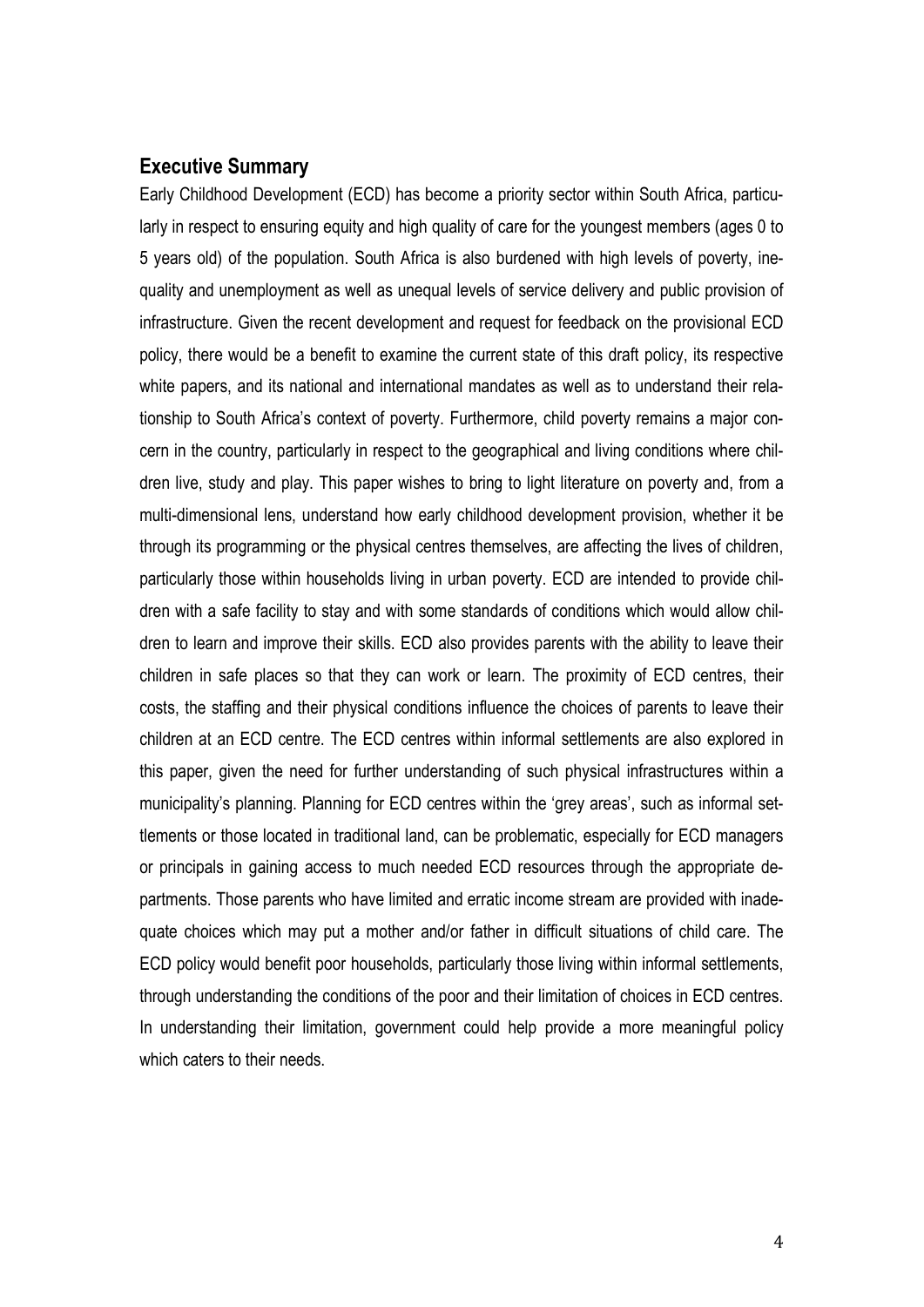# **Table of Contents**

| 1                                                                                    |  |
|--------------------------------------------------------------------------------------|--|
| 1.2                                                                                  |  |
| POVERTY AND EARLY CHILDHOOD DEVELOPMENT: AN OVERVIEW 10<br>$\mathbf{2}$              |  |
| 2.1<br>2.2<br>2.3<br>2.4<br>2.5<br>2.6<br>2.7                                        |  |
| $\mathbf{3}$                                                                         |  |
| 3.1                                                                                  |  |
| 4                                                                                    |  |
| 4.1<br>4.2<br>4.3<br>THE DRAFT: NATIONAL EARLY CHILDHOOD DEVELOPMENT POLICY25<br>4.4 |  |
| 5                                                                                    |  |
|                                                                                      |  |
|                                                                                      |  |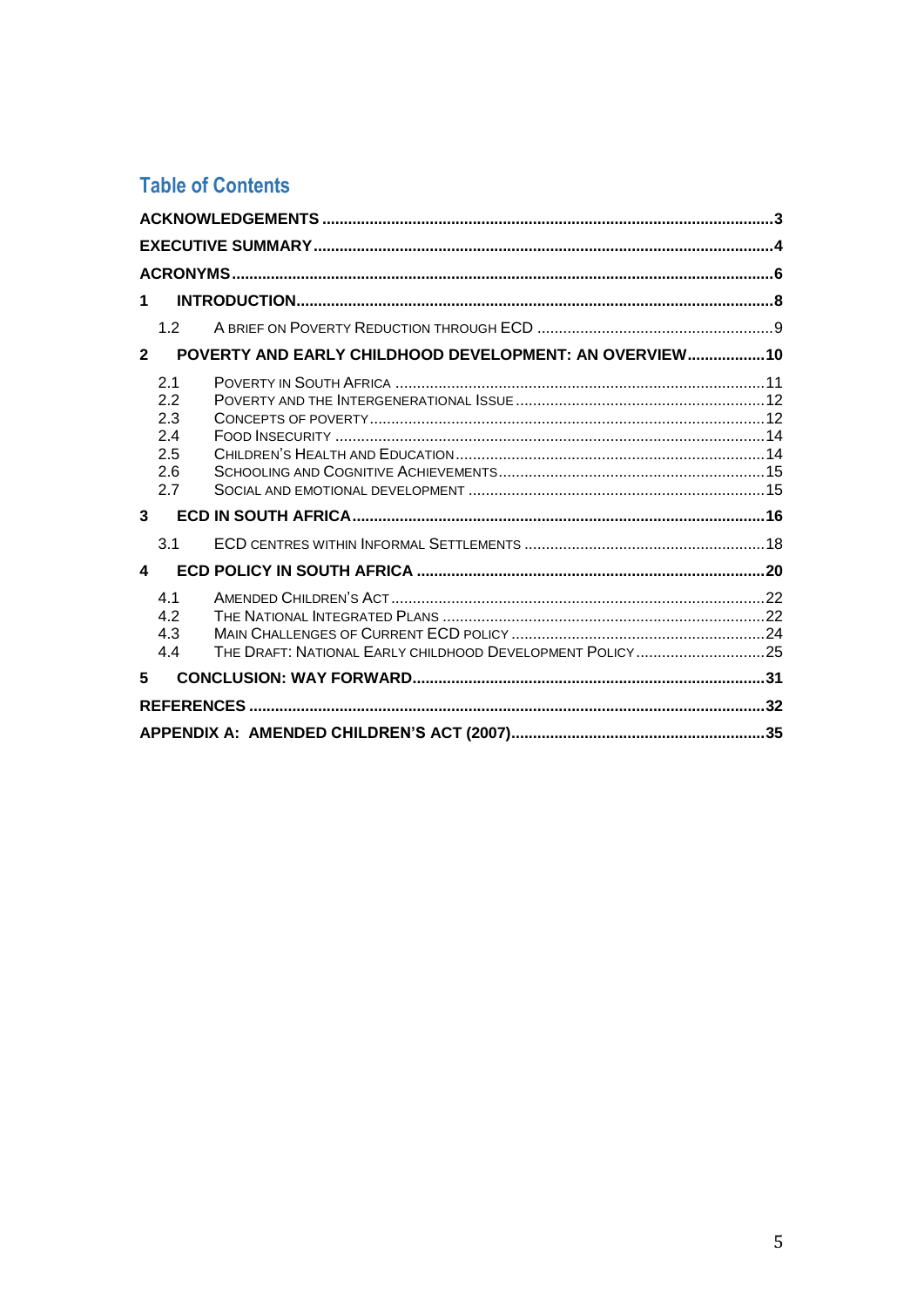# **Acronyms**

| <b>ACRWC</b> | African Charter on the Rights and Welfare of the Child                     |
|--------------|----------------------------------------------------------------------------|
| <b>CBW</b>   | <b>Community-Based Worker</b>                                              |
| <b>CEDAW</b> | Convention on the Elimination of all Forms of Discrimination Against Women |
| <b>CHW</b>   | <b>Community Health Worker</b>                                             |
| <b>CRC</b>   | Convention on the Rights of the Child                                      |
| <b>CRPD</b>  | Convention on the Rights of People with Disabilities                       |
| <b>CSG</b>   | <b>Child Support Grant</b>                                                 |
| <b>DAFF</b>  | Department of Agriculture, Forestry and Fisheries                          |
| <b>DBE</b>   | Department of Basic Education                                              |
| <b>DHET</b>  | Department of Higher Education and Training                                |
| <b>DHA</b>   | Department of Home Affairs                                                 |
| <b>DHS</b>   | Department of Human Settlements                                            |
| <b>DJCD</b>  | Department of Justice and Constitutional Development                       |
| <b>DOH</b>   | Department of Health                                                       |
| <b>DOAC</b>  | Department of Arts and Culture                                             |
| <b>COGTA</b> | Department of Cooperative Governance and Traditional Affairs               |
| <b>DOCS</b>  | Department of Correctional Services                                        |
| <b>DOF</b>   | Department of Finance                                                      |
| <b>DOP</b>   | Department of Police                                                       |
| <b>DOT</b>   | Department of Transport                                                    |
| <b>DPSA</b>  | Department of Public Service and Administration                            |
| <b>DPME</b>  | Department of Performance, Monitoring and Evaluation                       |
| <b>DRECD</b> | Diagnostic Review of Early Childhood Development                           |
| <b>DSD</b>   | Department of Social Development                                           |
| <b>DSR</b>   | Department of Sport and Recreation                                         |
| <b>DST</b>   | Department of Science and Technology                                       |
| <b>DWA</b>   | Department of Water Affairs                                                |
| <b>DWCPD</b> | Department of Women, Children and People with Disabilities                 |
| <b>ECCE</b>  | Early Childhood Care and Education                                         |
| <b>ECD</b>   | <b>Early Childhood Development</b>                                         |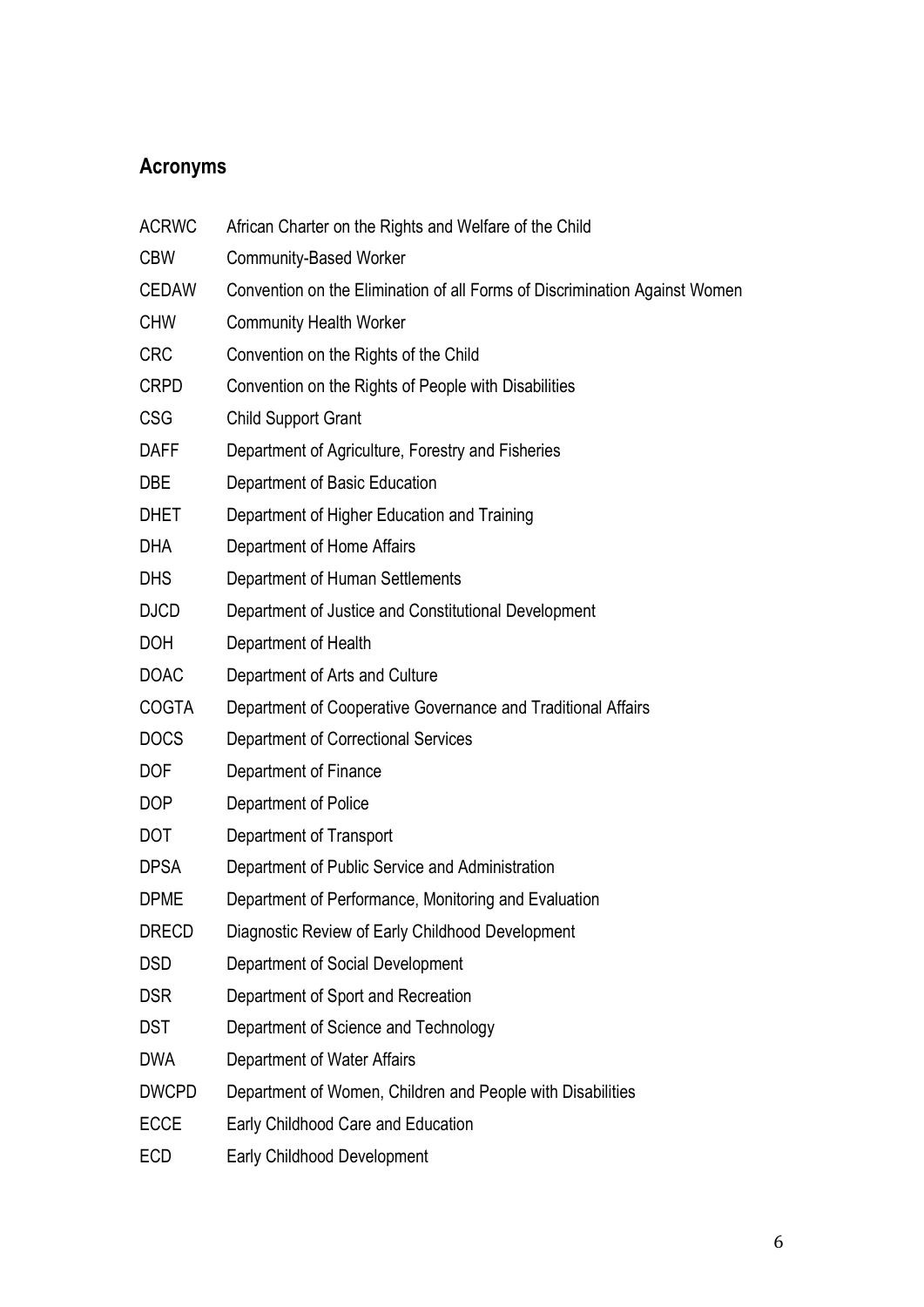| EFA           | <b>Education for All</b>                                            |
|---------------|---------------------------------------------------------------------|
| EPI           | <b>Expanded Programme on Immunisation</b>                           |
| FCG           | <b>Foster Care Grant</b>                                            |
| <b>GCIS</b>   | Government Communication and Information System                     |
| <b>GDP</b>    | <b>Gross Domestic Product</b>                                       |
| <b>GRSA</b>   | Government of the Republic of South Africa                          |
| <b>HSRC</b>   | Human Sciences Research Council                                     |
| ILO           | International Labour Organisation                                   |
| <b>IMCI</b>   | Integrated Management of Childhood Illnesses                        |
| <b>IMR</b>    | Infant mortality rate                                               |
| <b>IPAECD</b> | South African Integrated Programme of Action for Early Child        |
|               | Development - Moving Ahead (2013 - 2018) KZN KwaZulu-Natal          |
| <b>LMIC</b>   | Low- and/or middle-income country                                   |
| <b>NDP</b>    | National Development Plan: Vision 2030                              |
| <b>NGO</b>    | Non-Government Organisation                                         |
| <b>NIPECD</b> | National Integrated Plan for Early Childhood Development            |
| <b>NPAC</b>   | National Plan of Action for Children                                |
| <b>NPO</b>    | Non-Profit Organisation                                             |
| <b>NQF</b>    | <b>National Qualifications Framework</b>                            |
| <b>NRF</b>    | <b>National Research Foundation</b>                                 |
| <b>NUSP</b>   | <b>National Upgrading Support Programme</b>                         |
| <b>PHC</b>    | Primary Health Care                                                 |
| <b>PMTCT</b>  | Prevention of Mother-to-child Transmission Republic of South Africa |
| <b>PSPPD</b>  | Programme to support pro-poor policy development                    |
| <b>RSA</b>    | Republic of South Africa                                            |
| SASSA         | South African Social Security Agency                                |
| Stats SA      | <b>Statistics South Africa</b>                                      |
| UN            | <b>United Nations</b>                                               |
| <b>UNCRPD</b> | United Nations Convention on the Rights of Persons with             |
|               | <b>Disabilities</b>                                                 |
| <b>UNESCO</b> | United Nations Educational, Scientific and Cultural Organisation    |
| <b>UNICEF</b> | United Nations Children's Fund                                      |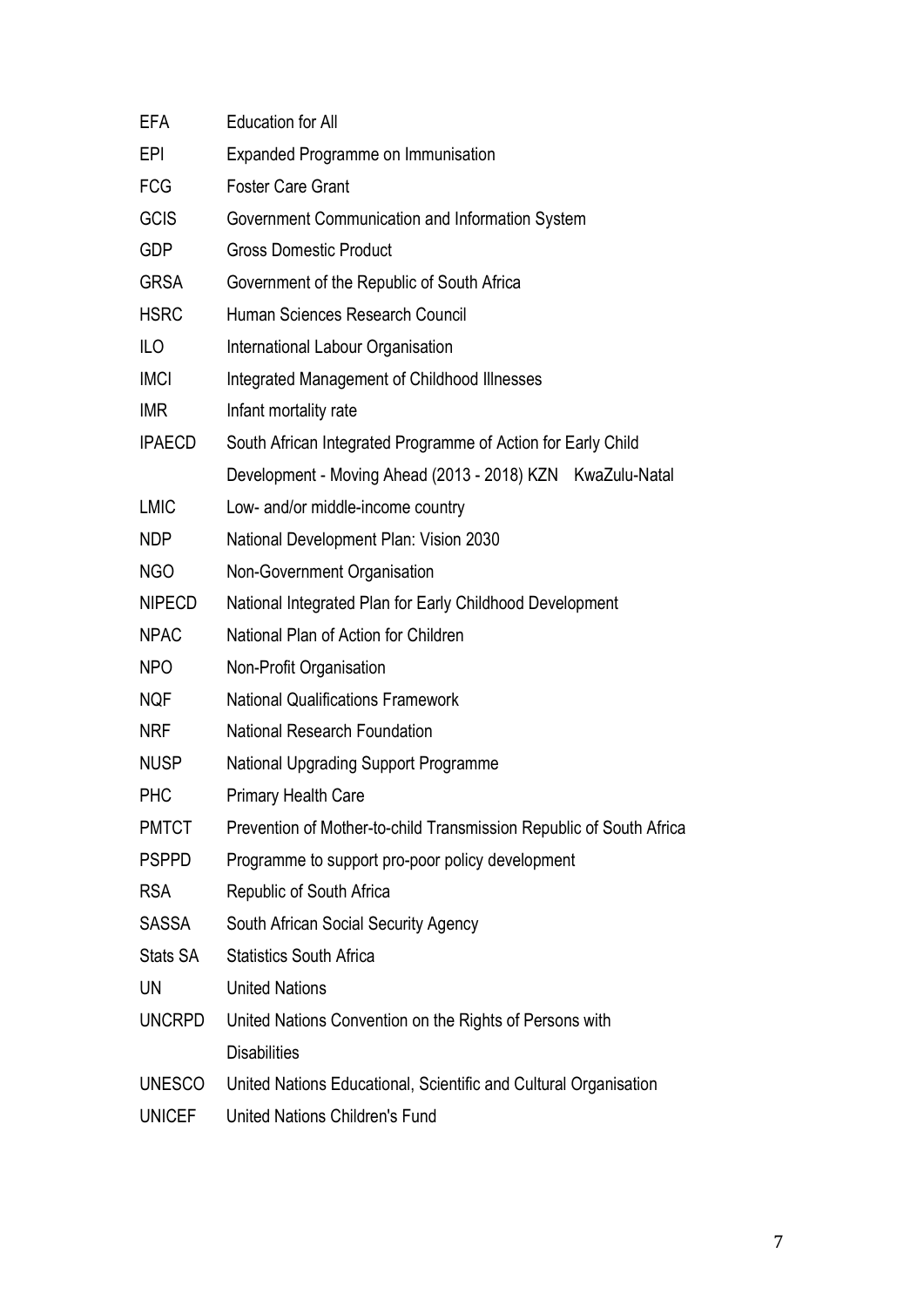## **1 Introduction**

1

Early child development (ECD) has recently been considered as one of the most crucial sectors for a young child's (ages 0 to 5 years old) life. Children have rapid cognitive and emotional development during the period from birth up to the start of Grade R in South Africa. ECD plays a substantive role in preparing a child to thrive in primary and secondary school. Furthermore, ECD has been shown to affect the advancement from childhood to adulthood (Phillips & Shonkoff, 2000). Children raised in deprived or impoverished conditions, or within facilities where safety and a nurturing environment are limited, can compromise their equitable opportunities towards a good standard of adult life. To bridge this current inequality, South Africa is implementing a comprehensive national approach around Early Childhood Development. According to South Africa's Department of Social Development (Republic of South Africa, 2015:14), ECD comprises of cognitive, emotional, physical, mental, communication, social and spiritual development of children that takes place from birth until formal pre-schooling (i.e. Grade R)<sup>1</sup>. This literature review focuses on two main topics, particularly in regards to South African policy: 1) the connection between poverty reduction and ECD, and 2) ECD infrastructure and informality particularly within the South African context.

As per the Programme to Support Pro-poor Policy Development (PSPPD II) agreement, this literature review is an update and expansion of previous work done by the Project Preparation Trust (PPT) of KwaZulu-Natal in partnership with the Housing Development Agency in a 2014 document titled, *"A New Approach for supporting informal early childhood development centres: Main findings and recommendations" (*PPT, 2014)*.* This review will focus on contemporary literature around three areas: poverty reduction addressed through ECD, ECD infrastructure, especially around informal ECD centres, and the current draft national ECD policy in South Africa. The review will begin with a brief background to child poverty in South Africa. Poverty affects households, especially those with children in a multitude of dimensions and poor children, including children with disabilities who lack access to quality early childhood development facilities. Secondly, with regard to infrastructure, this literature review will also focus on the ECD policies and the challenges faced in establishing, running and accessing ECD centres for the poor and those living within marginalised areas. We found limited literature sources on

<sup>1</sup> In lesser cases, ECD can apply to those that reach the age of 8 years old (the older age is in the case of children with developmental delays and/or disabilities or for whom formal schooling is delayed, whichever occurs first).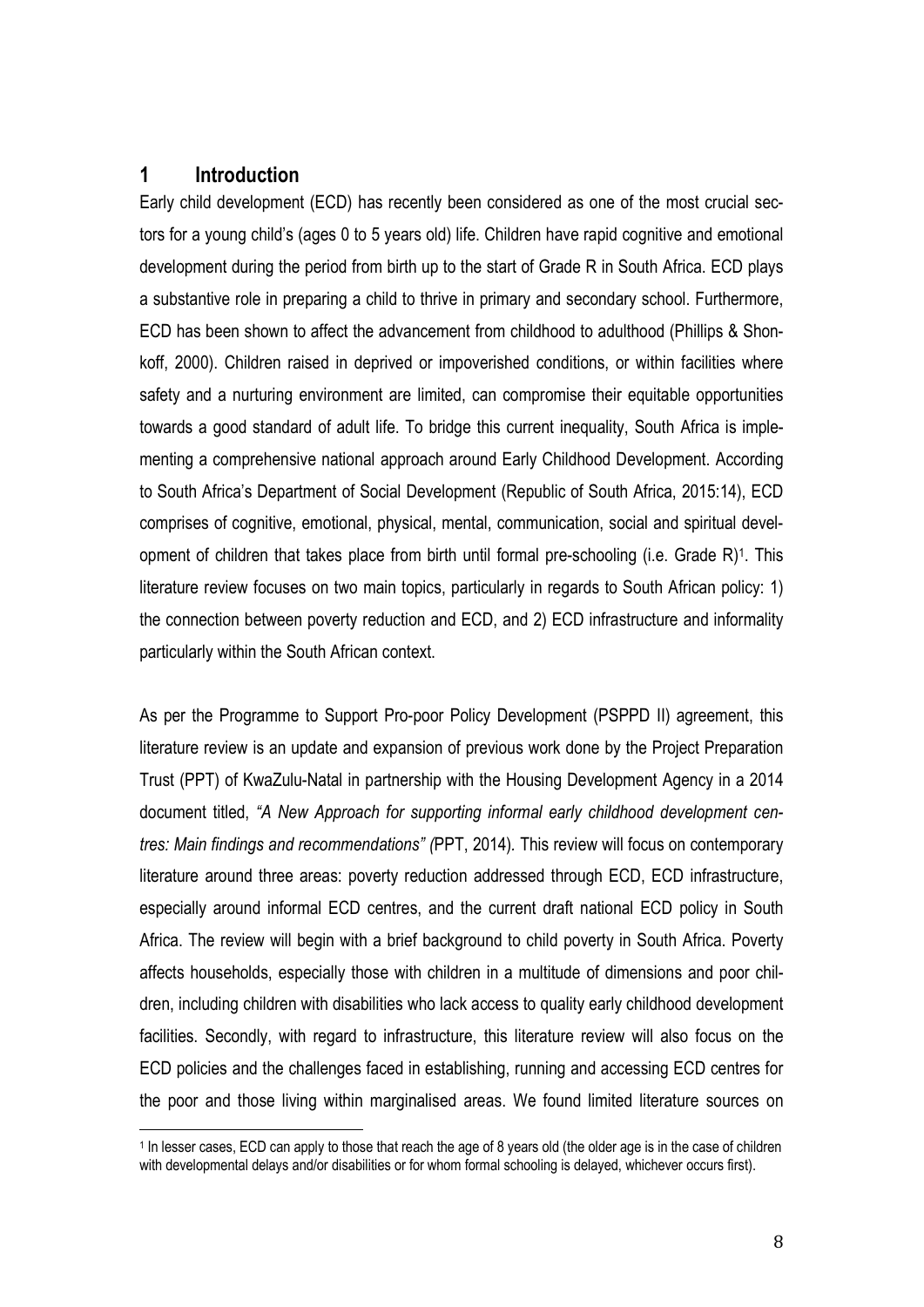ECD in these informal areas. Lastly, this literature review also explains how the current draft policy (and its supporting documentation) endeavours to address the existing gaps in provision of adequate ECD centres or services within underserved areas, particularly those situated within informal settlements.

#### **1.2 A brief on Poverty Reduction through ECD**

Children in poverty are most likely to be deficient of many types of basic needs such as food, housing, clothing and health care. Previous studies show that children who are nurtured within an appropriate environment with full access to proper basic needs are more likely to flourish in life than those who do not (CGECCD, 2013; UNESCO 2015). Access to proper nutrition, health as well as parental and community support constitute the basic elements that can boost sensory, emotional, cognitive, social and physical development of children from birth until they reach school-going age (UNESCO, 2015). With such resources, ECD can also positively impact on a child's readiness to enter into the schooling system. Poverty reduction should thereby be prioritised to ensure children are given the greatest potential to meet their early developmental and educational needs.

At the moment, there is unevenness in resource provision to ECD centres and programmes which thereby compromises the full potential for early childhood development to influence human development change, especially for children in urban informal settlements. Parents are employed in order to meet their household needs, and they send their children to either individual child minders or ECD facilities during their work periods. In the case of ECD, parents leave their children with caregivers who have the facilities to ensure the safety and, in some cases, cognitive programming for children. Under current ECD policy, it is expected that adequate formal and informal learning materials are available to the children for stimulation in their learning experiences. The current situation sees a gap as parents can afford a certain amount for ECD care, and the possibly low costs for care see current ECD facilities able to meet only certain infrastructural requirements. In other words, some of the facilities located in marginalised areas may be missing certain adequate conditions as well as programmes since they are limited with meagre resources only afforded by parents.

If ECD centres could find mechanisms to subsidise these funding gaps to operate their centres (i.e. meet the gap between the amounts received from parents and amounts needed to adequately run an ECD centre), such childhood interventions are shown to have long-term eco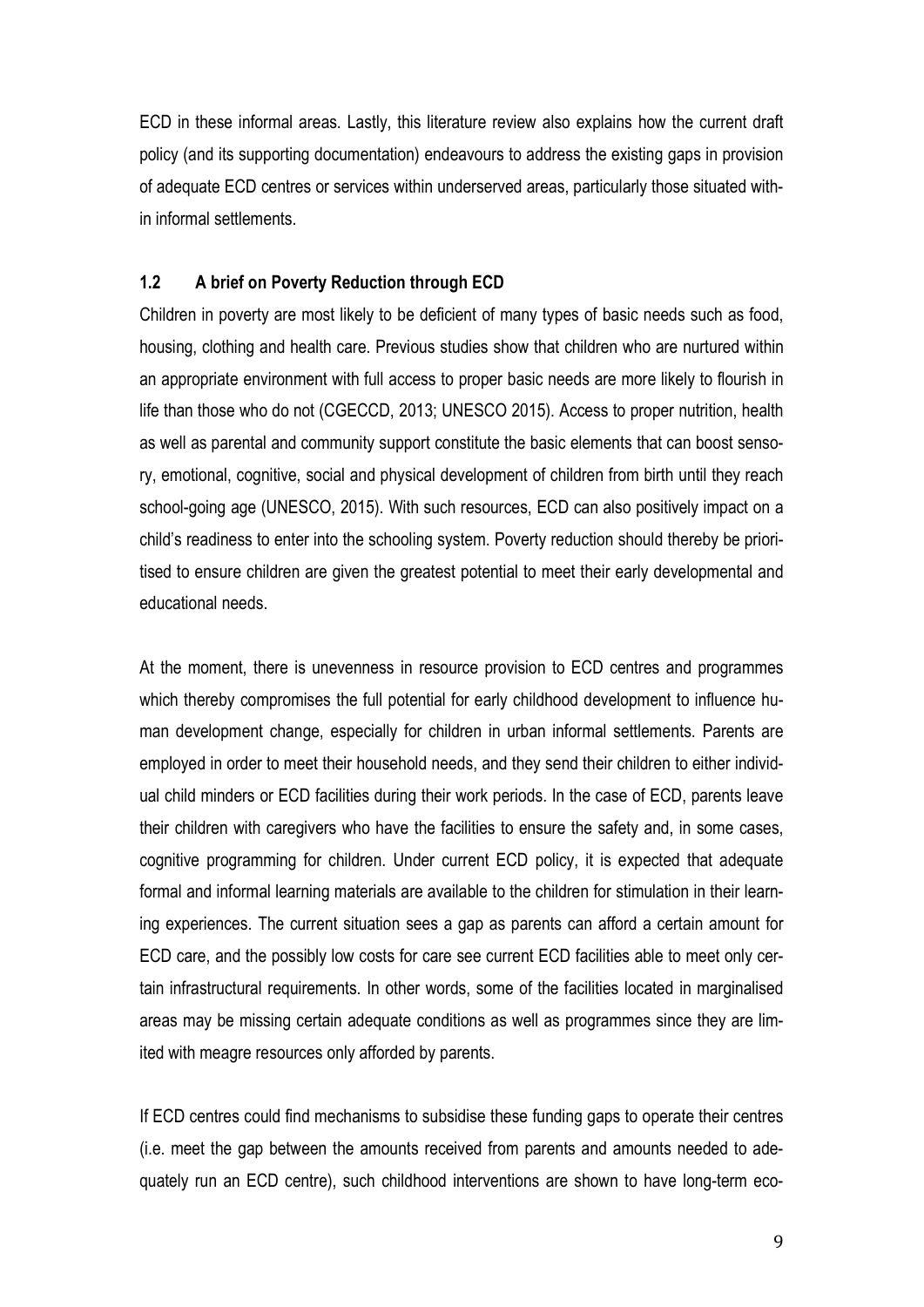nomic benefits, reduce childhood cognitive delays and deliver positive long-term labour outcomes such as a productive workforce in a country (Biersteker, 2012; Martin et al 2014). ECD programmes now have some interesting research on long-term economic outcomes, such as reducing inequality across the richest and poorest quintiles (Engel et al, 2011). Proper investment in ECD also affects cognitive abilities and school readiness; for example, ECD can reduce the number of times a child repeats classes in advanced levels as well as minimises the school dropout rates (Young, 1996). Government benefits in increasing and strengthening their labour force participation, and citizens who engaged in early childhood development are more likely to become active, productive members, thereby providing funds towards the tax revenue base (Moore et al., 2009). ECD's provision show clear societal benefits and give a strong rationale for government, civil society, businesses and households to provide essential resources to ensure children have equitable economic and social opportunities in their early years.

In summary, ECD programmes and respective infrastructural facilities are not equal across countries or across regions, especially for those which try to cater to the needs of the poor. Some ECD caretakers struggle to maintain the educational or care needs of young children due to the lack of resources. Subsequently, there remains a gap to meet the requirements to ensure educational stimulation and proper facilities for children. The access to available subsidies is excluded from some ECD centres given their location within urban informal settlements. Certain registration requirements also make it difficult for ECD to gain government subsidies. A further review on these government provision of resources in ECD and recommendations on how to best support the most poorly resourced centres, could then allow for a more equitable opportunity for young children from disadvantaged backgrounds to attend quality ECD centres.

# **2 Poverty and Early Childhood Development: an overview**

This section discusses the current literature around poverty reduction and the early childhood development nexus. The section starts by providing the poverty situation in South Africa and in eThekwini municipality. Further, the concept of poverty and some of its components of food insecurity, health, education and socio-emotional development, particularly amongst children, are described.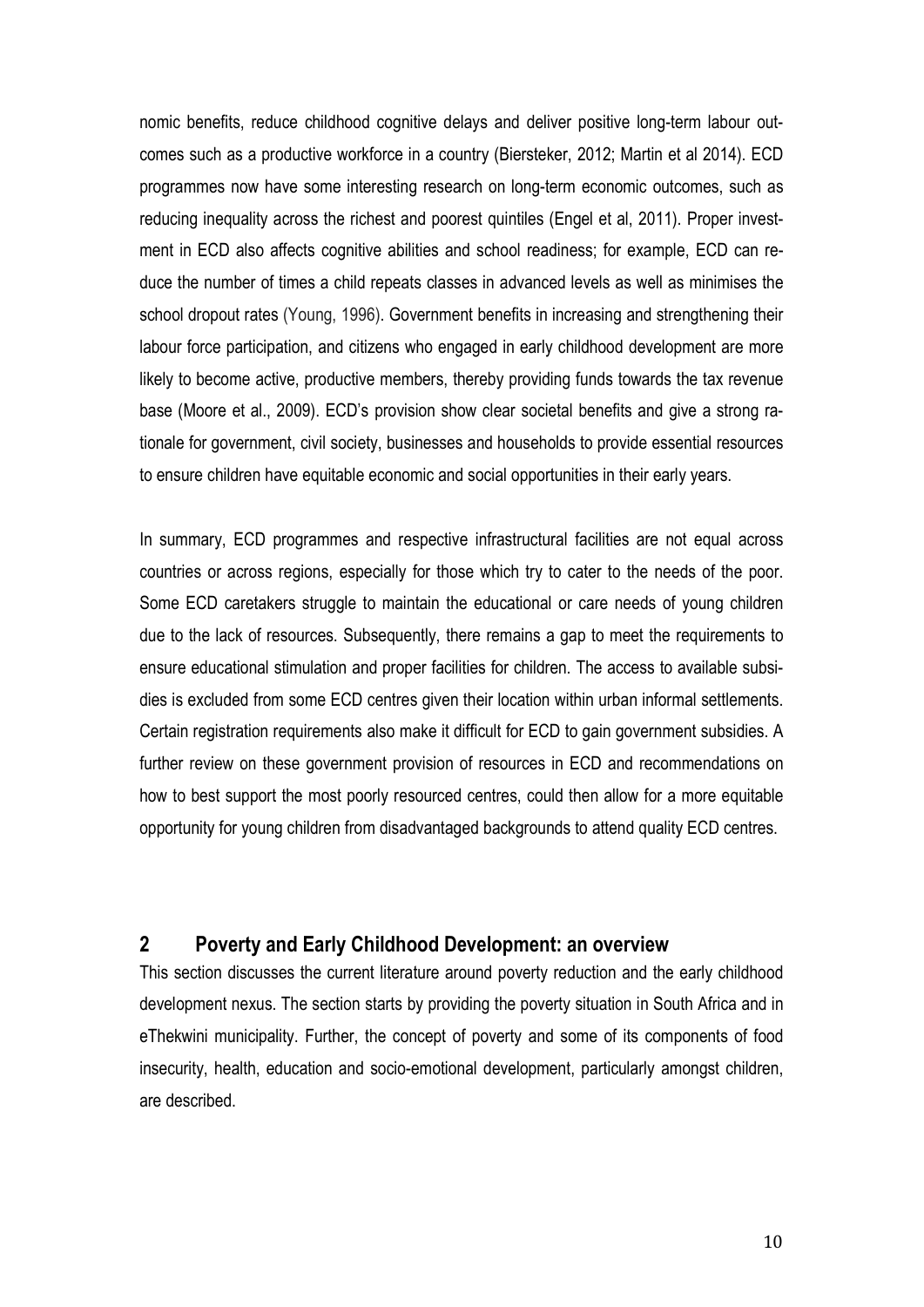#### **2.1 Poverty in South Africa**

South Africa has approximately 18.6 million children (Hall & Sambu, 2015). In 2013, over fifty per cent of South African children (ages 0-17) lived below the "lower bound" poverty line (R671 per month (Hall & Sambu, 2015). This percentage thereby estimates that approximately ten million children (all ages) in all of South Africa live below the "lower bound" poverty line (Hall & Sambu, 2015). 2.6 million of these 10 million poor children are living in KwaZulu-Natal (KZN). While this total is less than the 3.3 million poor KZN children counted in 2003, this still remains the largest absolute number of poor children per province in the country (Hall & Sambu, 2015).

In regards to poor children under the age of 6 (those children who live in the poorest 40 percent of households and would be eligible for free ECD services), there are around 4 million in South Africa, with approximately 957 000 based in KwaZulu-Natal (KZN) (Hall et al, 2014). In regards to housing provision, forty-two per cent of South African children living in informal dwellings are aged up to 5 years (Hall, 2015). In 2013, more than 2 million children (11 per cent) lived in shacks within informal settlements in South Africa (Hall, 2015). In KwaZulu-Natal in 2015, 265 000 children lived in informal housing; this is a substantially smaller figure compared to 2002 when 433 000 children lived within informal housing (Hall, 2015).

In eThekwini Municipality, an estimated 34 percent of households live on an average monthly income of R1 500 or less (eThekwini Municipality, 2013). At the higher income rate of R3 500 per month, there are 60 percent of eThekwini municipality households who earn this monthly average (ibid). Within the same eThekwini quality of life survey, 70 percent of those who lived in an informal settlement were not satisfied with their current dwellings, mainly due to its poor maintenance and overcrowded nature (eThekwini Municipality, 2013). The National Upgrading Support Programme (NUSP) in 2013 suggests that government has interest to improve some of the conditions of those living within informal settlements (Turok, 2015). Of the strategic approaches, Turok (2015) suggests urban centres are moving towards settlement upgrades, and that the informed and agreed preferences of the community are prioritised.

One major mechanism that supports childhood development, particularly for poor households, is the Child Support Grant. The South African government continues to administer the child support grant which assists children in most need and provides free basic healthcare.

From the perspective of income and housing, poverty remains a major issue at the local provincial or national level in South Africa. The resource deficits in the country amongst children,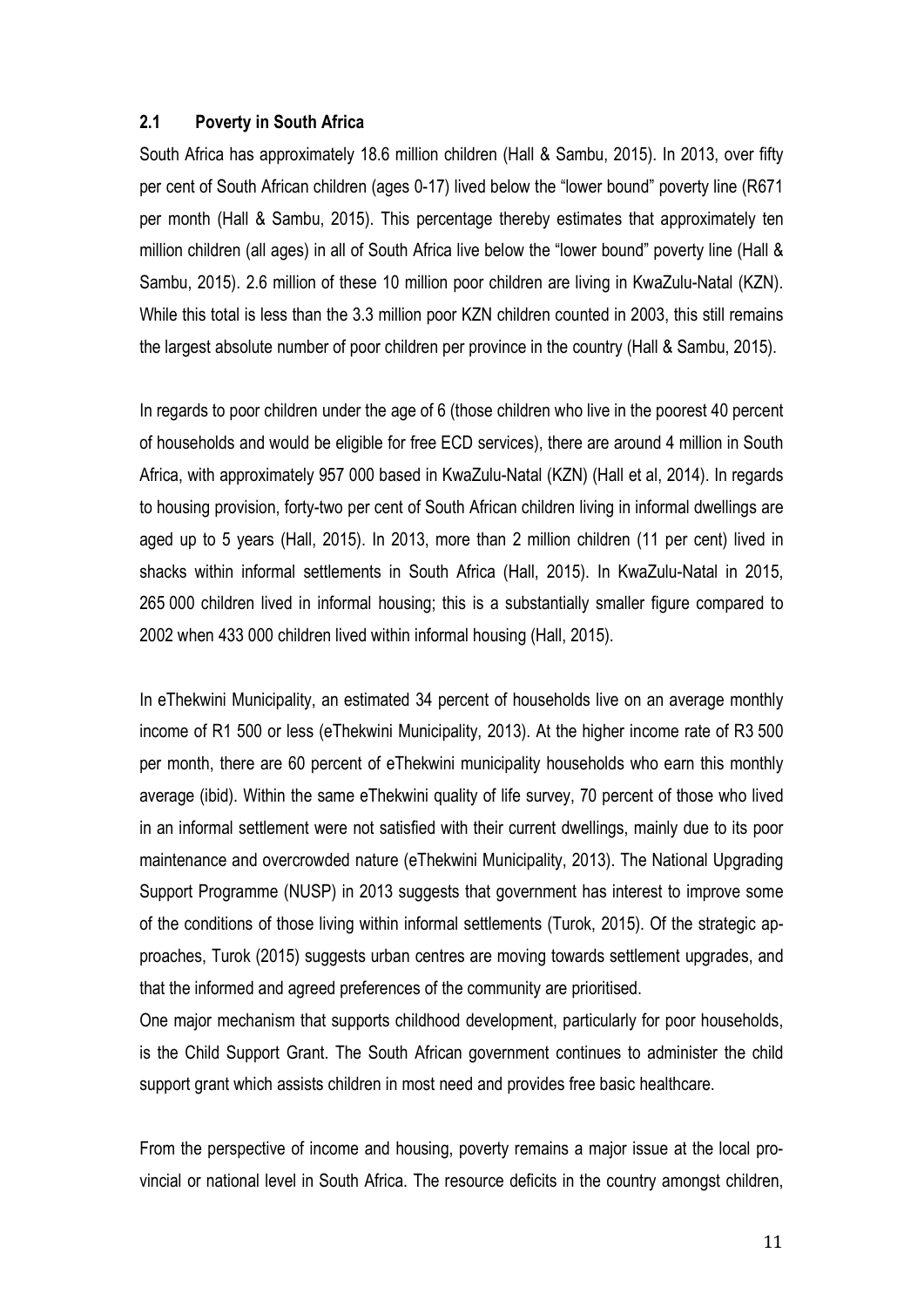whether it is inadequate food, healthcare or housing, can have serious implications on the children's development.

## **2.2 Poverty and the Intergenerational Issue**

The foundation laid in the early years of a child's life determines the chance they have for a high quality life in adulthood. The stage of life from birth to the age of five years is regarded as crucial for human development. ECD is considered as the preparation period for a child to transition to primary school education (Atmore et al, 2012). Interventions of early childhood education are essential in enhancing a child's progression from childhood to adulthood. One of the key objectives of ECD programmes is to provide fundamental opportunities for a child's social, psychological and cognitive progress (Atmore et al, 2012). Few studies on the impacts of ECD in developing countries exist. Based on 2011 research, there are 49 countries with official ECD policies and 40 other nations in the process of developing this information (Vargas-Baron, 2011). Adequate government support in early childhood education can reduce grade repetition and school dropout rates, enhance social mobility within poor households and reduce the cost burden on welfare and the criminal justice system (Karoly et al, 2005). This government support will further reduce the inequality gap within low income groups and hence reduce cyclical poverty (Heckman, 2006). Overall, quality ECD education brings about positive outcomes in a society; however, poverty reduces accessibility to quality early childhood education as will be explained in detail in the next section.

Poverty has had a considerable impact on children worldwide and governments all over the world are making considerable efforts to tackle child poverty. Poverty refers to poor living conditions as a result of lack of income and inadequate resources (Engle & Black, 2008). A child is considered poor when his or her household living standards are regarded as below a particular poverty line (in terms of lack of income and/or insufficient resources within the household).

#### **2.3 Concepts of poverty**

Child poverty has long-term effects on human development (Engle & Black, 2008). Poverty also imposes serious consequences on households and societies (Magnuson, 2013). This can be best explained by looking at both current and cyclic poverty. Currently poverty serves as a barrier to opportunities and resources which are essential to enhance sustainable human development. For instance, poverty prevents children from accessing education, health, welfare, and future employment opportunities. In some cases, current poverty can be temporary and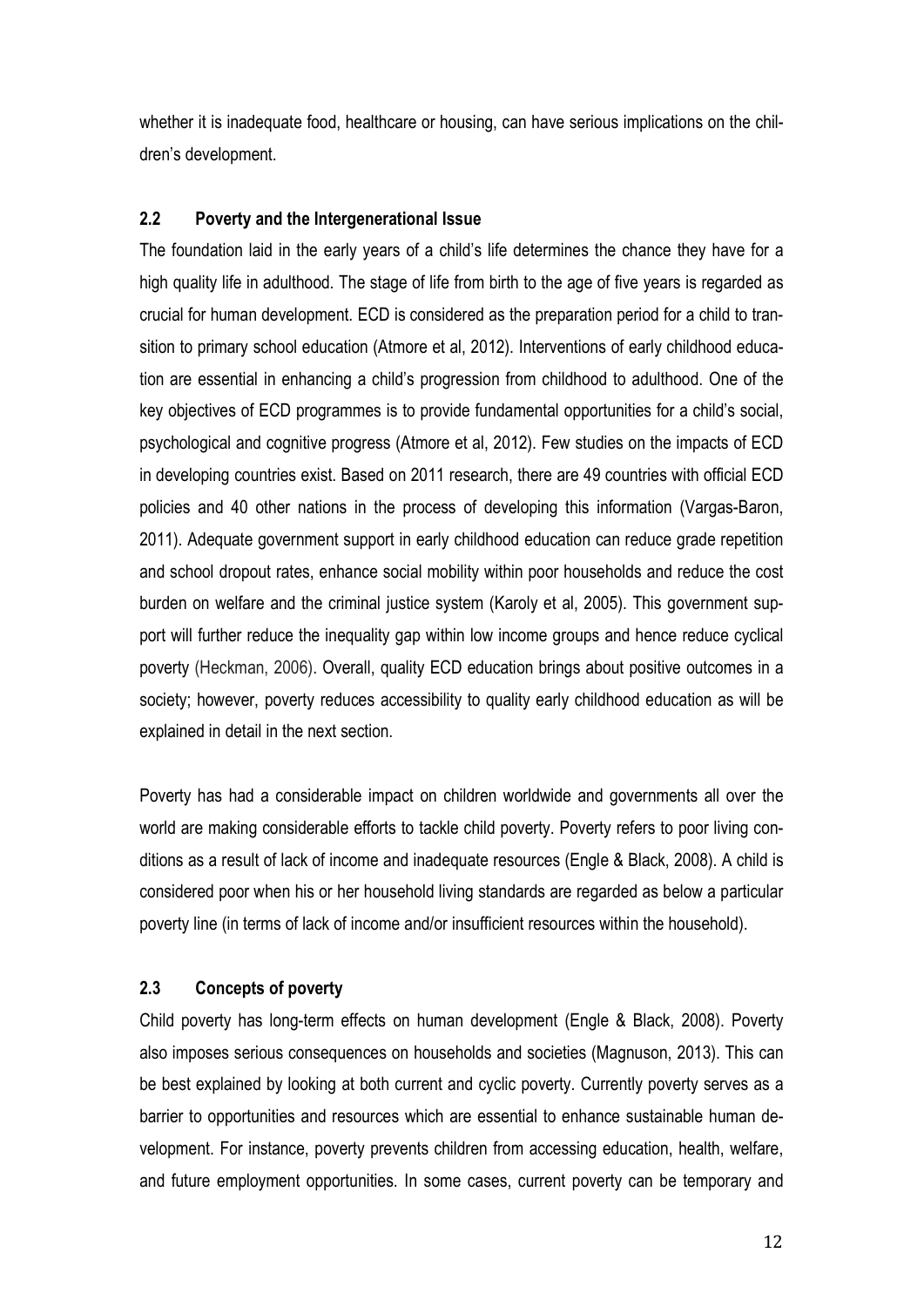resolved once household adults gain employment or assistance. On the other hand, cyclical poverty is where poverty is passed on from one generation to the next and continues to worsen the status of children worldwide (Engle & Black, 2008). This cyclical poverty impacts on a child's crucial development stages from birth to adulthood (Engle & Black, 2008). According to Moore et al. (2009) children who grow up poor are more likely to be poor as adults. The children of parents who have acquired a low education level, and are usually involved in low paying jobs for that reason, are most likely to lack access to certain resources. This goes on to affect children's welfare and limits their development (Moore et al., 2009). Figure 1 illustrates a cycle of poverty which includes poor access to services, leading to poor health and nutritional status, further poor educational outcomes and then develops to persistent levels of poverty for the household.

#### **Figure 1: The poverty cycle**



*Source: (Kibel et al., 2010)*

In addition, poverty prevents a child's ability to access high quality education that would further develop their human potential and prepare them to be part of the future workforce. The intergenerational cycle of poverty is multi-dimensional. Early childhood development programs are regarded as one mechanism to prevent intergenerational poverty from passing on from parent to child.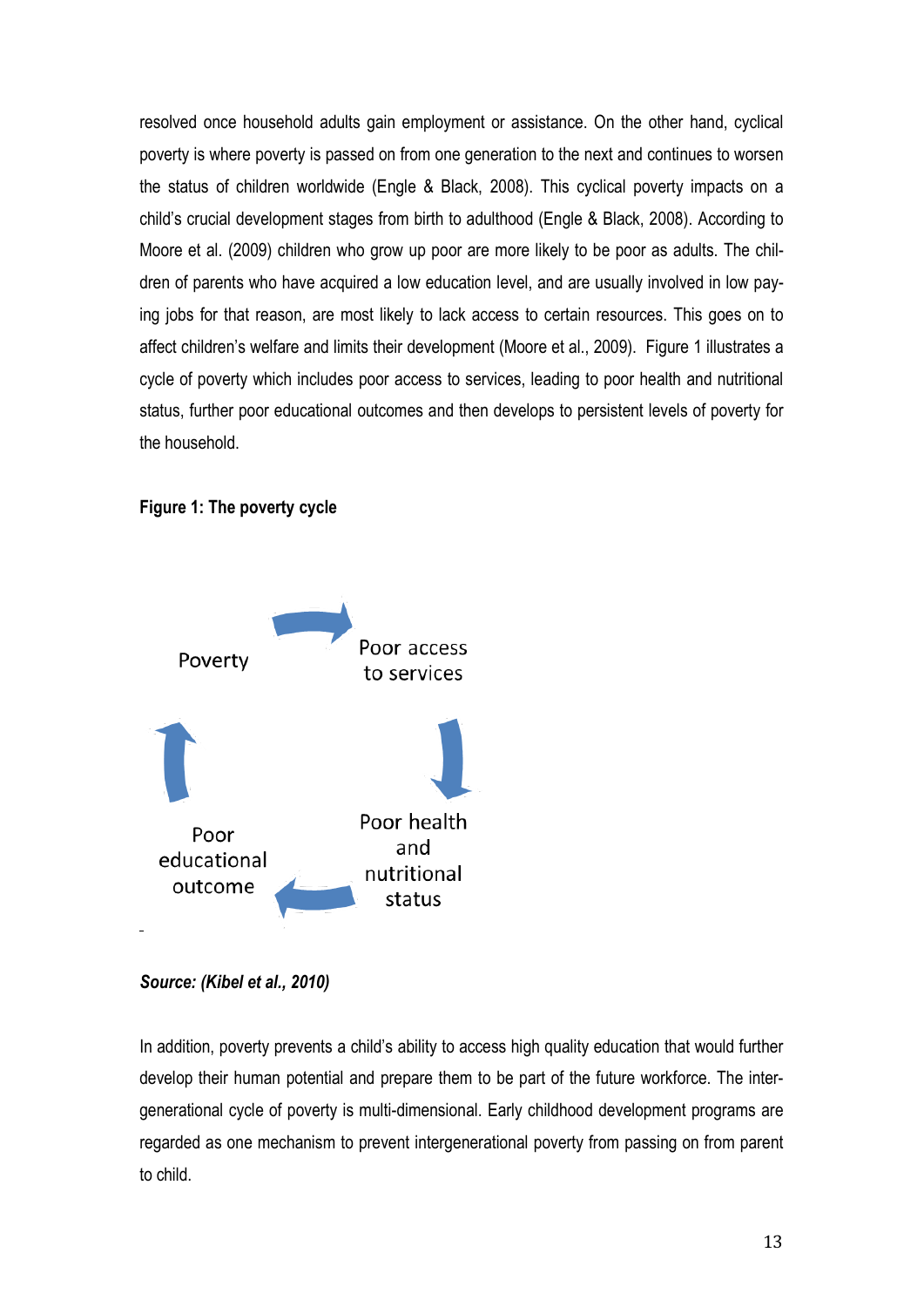#### **2.4 Food Insecurity**

Poverty can contribute to stunted growth among children mainly due to poor nutrition. Infant mortality is more likely to occur among poor households and children are more likely to be born with low birth weight (Moore et al., 2009). Children born to poor households are likely to experience circumstances where there is not enough food or where they have a poor diet. Although the government in South Africa has provided various means to address poverty and malnutrition, child poverty remains a major issue (Atmore et al, 2012). Child hunger varies between racial groups, with black Africans having the highest number of children who lack adequate food (Atmore et al., 2012).

#### **2.5 Children's Health and Education**

Each child has a right to quality healthcare. The rate of infant and child mortality is often used as a measure of health status and socio-economic status (Atmore et al, 2012). "Early investments in children's health and education offer the greatest benefit" (Kibel et al., 2010: 84). According to SAHRC & UNICEF (2014), poor health among adults and children can have a major impact on the household, which leads to a poverty trap. As an illustration, a breadwinner who is in poor health is more likely to stay out of work, and the household income is thereby reduced (SAHRC & UNICEF, 2014). This situation can affect children through the inability to provide for child's basic needs, including proper healthcare. Children who cannot address their illnesses with medical interventions can, as a result, have it impact their learning. In addition, children residing in poorly sanitised environments can also lack access to proper sanitation toilets; hence, they use unsafe facilities (Atmore et al., 2012). Poor health conditions have a long-term effect (Moore et al., 2009). Due to food insufficiency (food security) and resources, children experience various health issues such as iron and calcium deficiency. Poor children are at higher risk of being exposed to contaminated water that causes diseases. This creates poor health conditions and increased numbers of children infected by the effects, which are likely to persist until they reach adulthood (Moore et al., 2009). People from poor households often live in unsafe environments that can have a negative influence on their health. They can be exposed to various risk factors such as violent environments and parental drug abuse that negatively affect health (Moore et al., 2009). They are also exposed to a high risk of being involved in accidents and injuries because of an unsafe environment.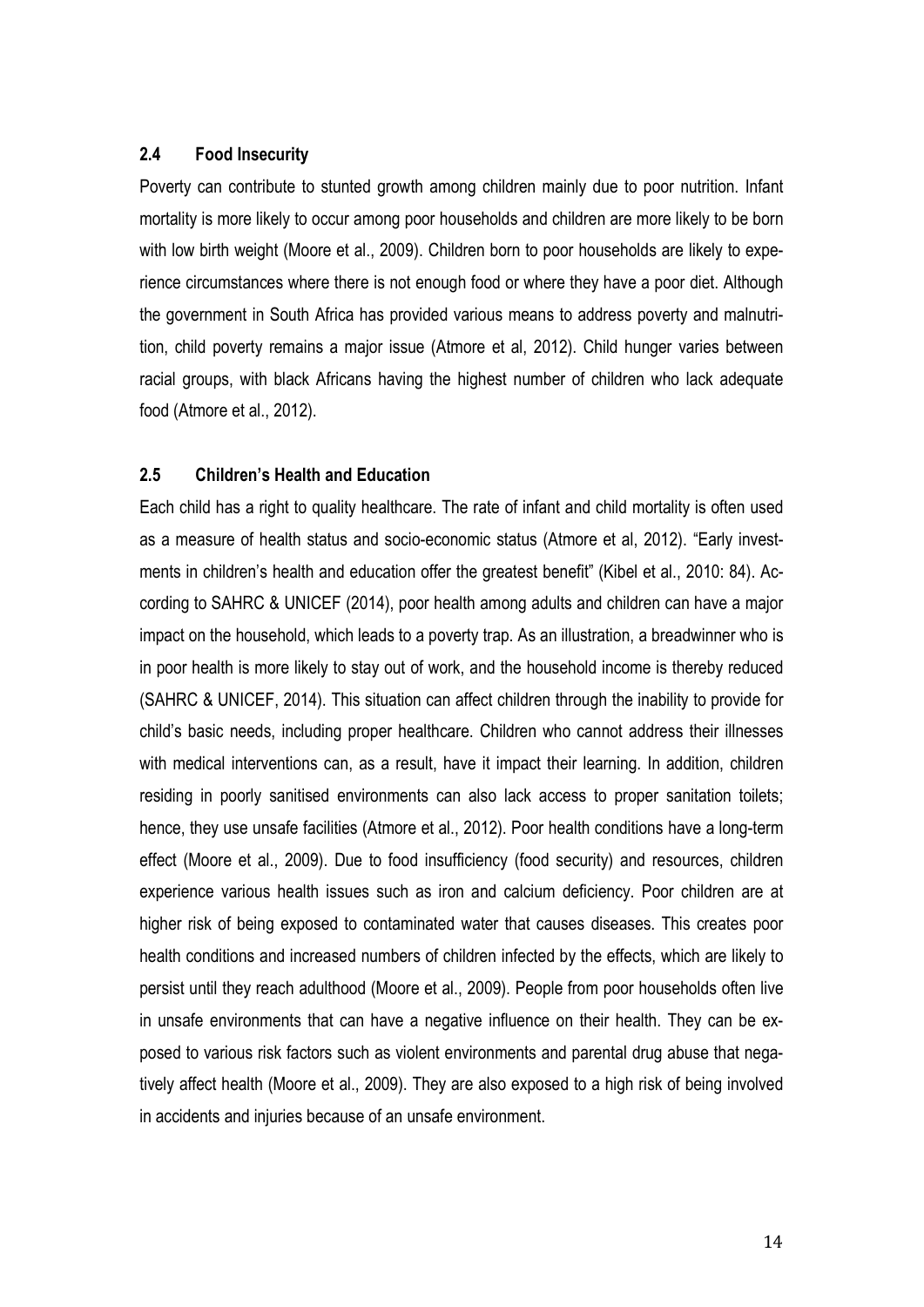#### **2.6 Schooling and Cognitive Achievements**

Education is one of the development measures in societies and is one of the indicators of progress amongst individuals (Atmore et al., 2012). Education can be an instrument that enhances an individuals' ability to reach their full potential. Various studies on the impact of poor living circumstances on early childhood development indicate that there is a strong correlation between poverty and poor academic achievements (Moore et al., 2009). Poverty is also associated with higher chances of adolescents not completing secondary school level.

Compared with rich children, poor children are usually raised by caregivers who have not reached a high level of education (Moore et al., 2009). Some children can grow up in an environment within little educational stimulation, and this has a poor impact on children's cognitive skills and educational attainment. Poor children also are more likely to attend schools that are considered disadvantaged. These schools have few facilities, poor infrastructure and insufficient learning resources. In summary, children from poor families who have no access to, or cannot afford, adequate early childhood education are less likely to advance academically compared to children from well-off families (UNICEF, 2012).

#### **2.7 Social and emotional development**

Poverty affects children's emotional and social development. As mentioned earlier, children living in poor conditions are more likely to demonstrate behavioural and emotional issues (Moore et al., 2009). Children from poor households can find it difficult to relate with other children and can lack self-confidence. This implies that children from poor households can have lower chances of reaching their full human potential compared to children living in households with adequate income (Moore et al., 2009). Deprived children also experience change of location, and/or family structure compared to children who have never experienced poverty. A study by Moore et al. (2009) conducted in the United Sates maintains that children who grow up under poor living conditions have a higher risk of developing social, emotional and behavioural problems. For some, poorer children are likely to display aggressive behaviour and have low self-esteem, which may result in violent behaviour. Unstable living circumstances undermine children's social and emotional development, resulting in high levels of insecurity (Moore et al., 2009).

In conclusion, child poverty still remains a major issue in South Africa. Households with children under the age of 6 continue to live in under-resourced areas, such as informal settle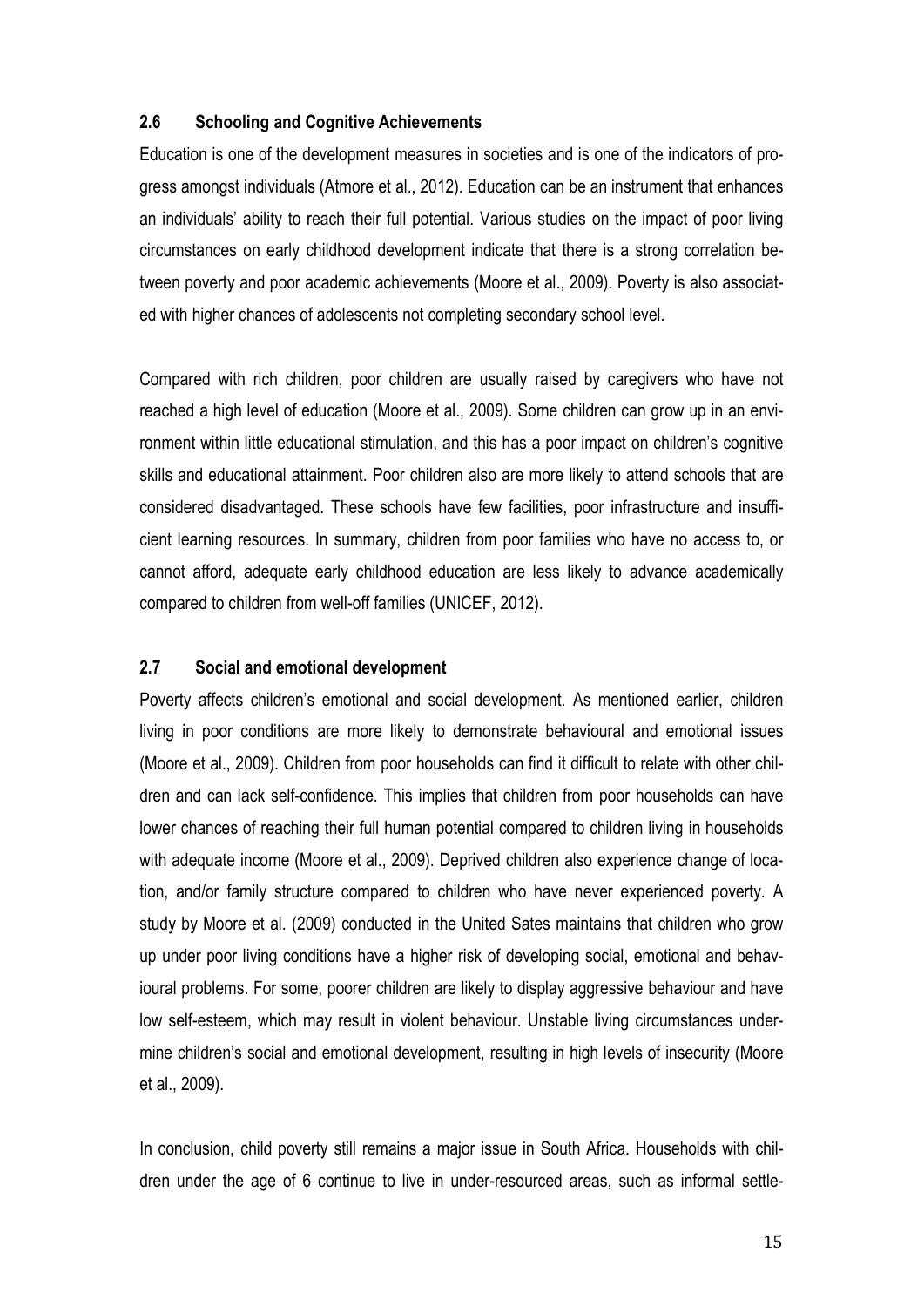ments, which have insufficient housing, health, water and educational services for children to have a decent well-being. Child poverty can be seen as intergenerational, with poverty being passed on from adult to child. Major consequences arise from child poverty including poor nutrition, deficiencies in schooling and emotional problems.

# **3 ECD in South Africa**

Early childhood development is an emerging field of research and policy development in South Africa. The state of ECD in South Africa in terms of reporting on its progress was non-existent prior to the 1994 democratic elections. However, since the ratification of the United Nations Convention of the Rights of the Child on 16 June 1995, improved indicators and monitoring have been taken place, and from this data, the understanding on the situation of children has improved over time (Storbeck and Moodley, 2010; van der Merwe, 2015). As a starting point in South Africa, a national audit to establish the status of both registered and unregistered ECD centres was conducted in 2013 (DSD, 2014). At present there are 20,442 registered ECD centres nationwide (UNICEF, 2015). According to Richter et al., (2012), the General Household Survey demonstrates that 43 percent of children below the age of 5 had access to early childhood programmes in 2009. However, in 2010, the statistics improved and reached 63 percent (Richter et al., 2012). Drawing from this same data, information on unregistered ECD centres in informal urban areas is unavailable.

The national situation analysis also reveals the status of ECD centres and the children within their respective programme. In 1996, the enrolment of children in ECD centres stood at 22.5 percent. In 2007, the figure increased to 80.9 percent, which is most likely those registered into Grade R. Around 8 percent of ECD facilities lack proper infrastructure (Martin et al, 2014). Most of the registered ECD centres are inaccessible to most poor areas both in rural and informal urban areas (Martin et al, 2014; UNICEF, 2005). Under informal ECD centres, there is also a lack of proper management structures and set monitoring and evaluation mechanisms, which guide the running ECD facilities. More specifically, there is a deficiency in proper nutrition programmes, trained personnel on ECD or there are experiences of high personnel turnover (UNICEF, 2005; Atmore et al., 2013). Nevertheless, no single study on ECD in urban informal settlements exists; this is a research gap that needs further investigation.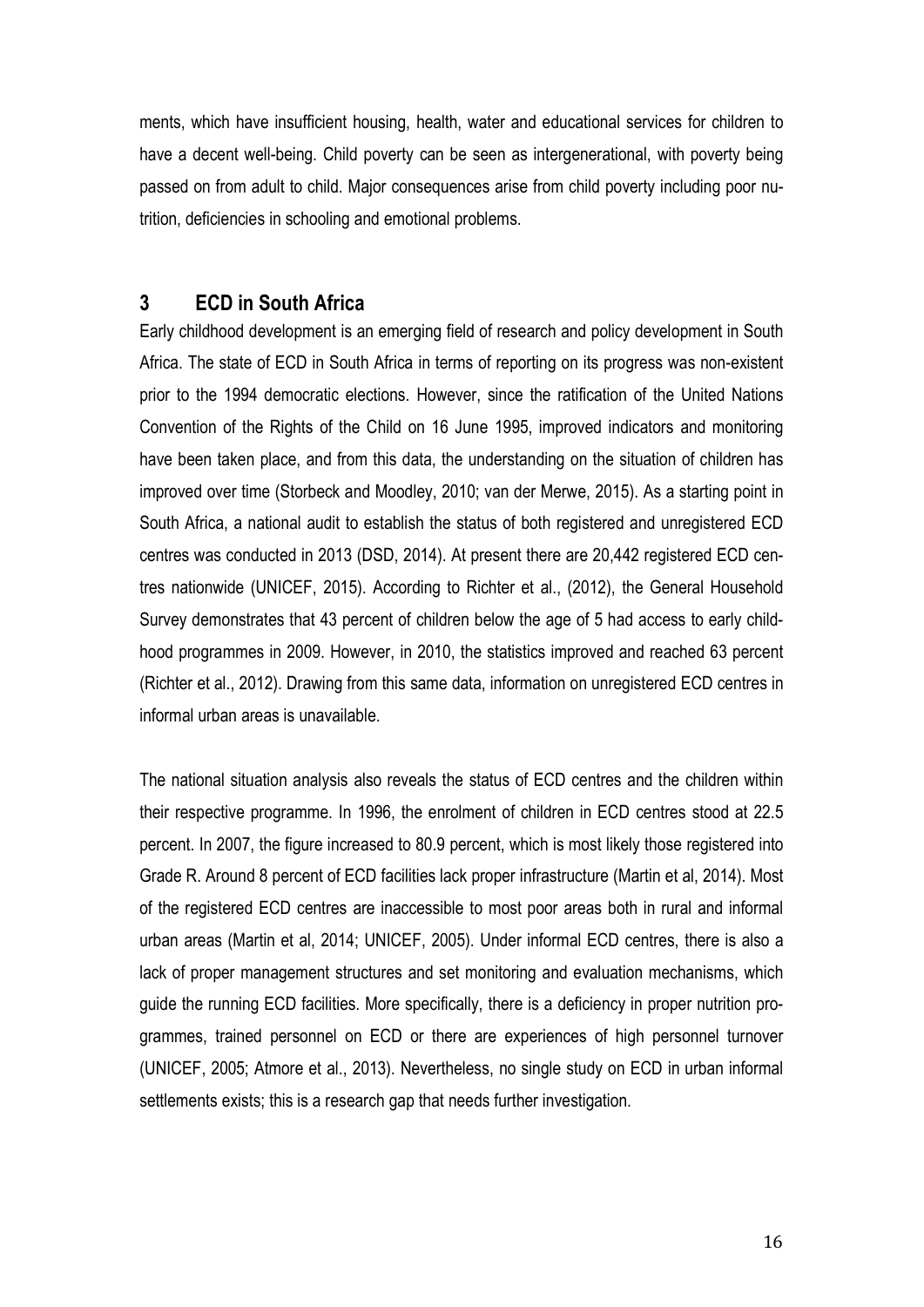According to Statistics South Africa (2012), the turnout of children to ECD facilities in South Africa varies from province to province. For example, attendance to ECD facilities among children younger than 5 years in KZN was at 26.6 percent compared to Western Cape, which recorded 39.0 percent of children younger than 5 years who attended ECD programmes. Studies indicate that areas either have limited or no access to ECD services within their community, this includes access to health services and proper nutrition (Biersteker, 2012; UNICEF, 2005; and Atmore et al., 2013). Nationally, very few provinces have met these requirements. For example, in KwaZulu-Natal, the quality of ECD infrastructure is among the poorest in all provinces and is classified among those that need urgent attention (Republic of South Africa, 2014). Children living in rural areas and informal urban areas are unable to access formal ECD services either due to the non-existence or inaccessibility.

The national audit on ECD centres (2014) show most facilities remain unregistered with the Department of Social Development (DSD) because they fail to meet the standards presented by the department. For an ECD to be registered, the infrastructural conditions should be according to the set DSD requirements. Standards range from location of the ECD centre, quality of infrastructure, management and running of ECD facilities. DSD guidelines require that ECD centres have quality infrastructure that provides children with a safe, healthy learning environment. This includes access to sufficient water, proper sanitation, electricity and a secured area away from hazards. Likewise, food must be cooked away from the children's play areas (Atmore et al., 2012). The structural conditions of ECD centres such as the roof, walls, and plumbing should be in good condition. The centres' facilities should be functional in such a way that they can accommodate people with disabilities. The lack of registration of operational child minding facilities remains an issue as facilities in under-resourced areas, and with low service charges to parents, do not meet governmental regulations. Their failure to register also does not give the centres an opportunity to apply for much needed subsidised funding from government.

As an illustration, Atmore et al. (2012) point out that the centres', particularly Grade R, programmes registered community-based ECD and facilities themselves are listed under the Department of Social Development. It is mandatory that registered community-based ECD meet the programme and infrastructural requirements of the department. Upon registration, ECD centres become eligible for per child funding for specific items like feeding schemes, and staffing. However, the department does not currently provide any kind of funding for specific suste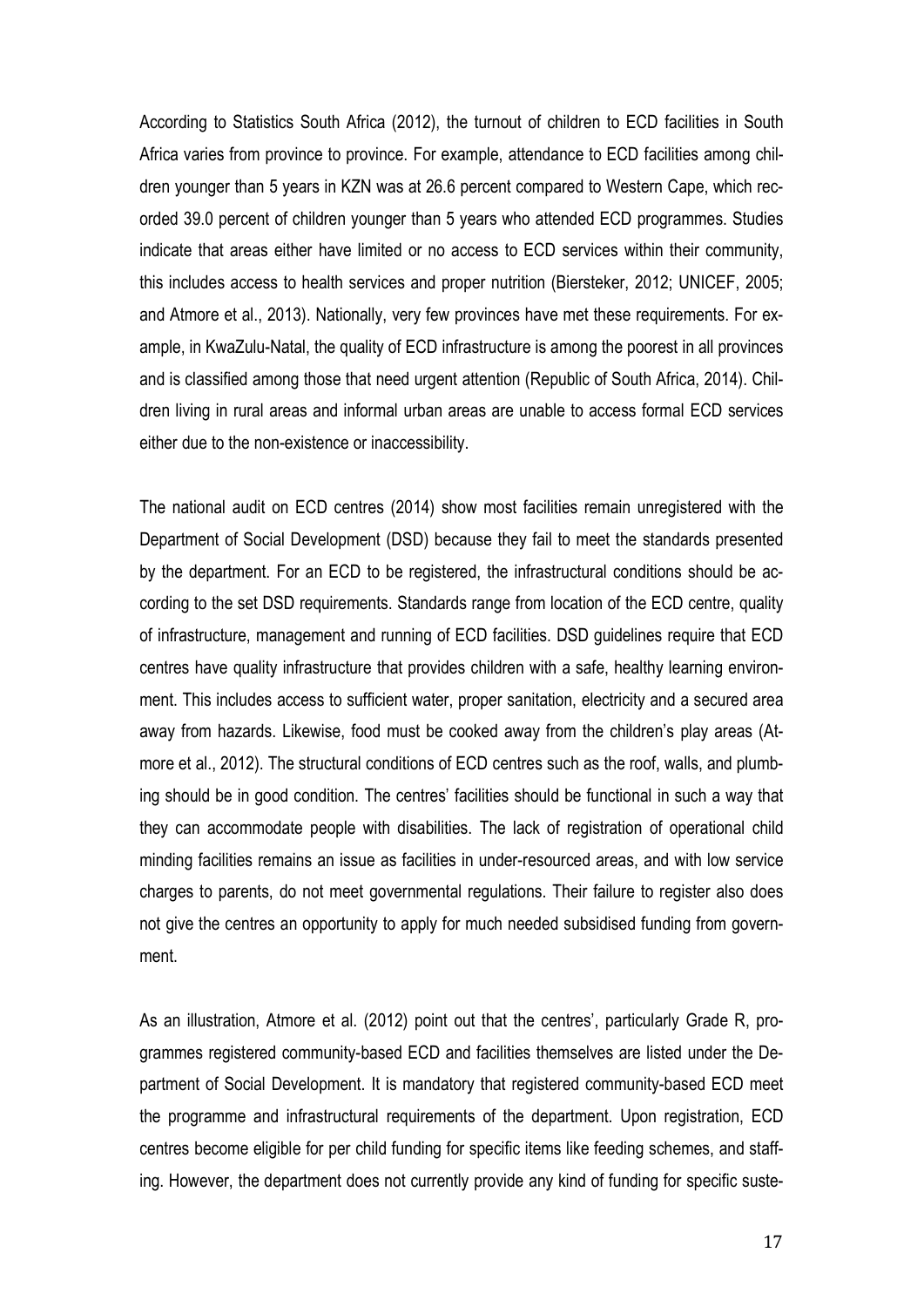nance (maintenance) and upgrades of the facilities. They do conduct follow-ups or check whether the facilities are maintained properly (Atmore et al., 2012). Another party involved in ensuring that ECD centres meet DSD standards is a local government's Environment Health Office that inspects ECD community-based centres before they are approved to operate legally. Currently, the owner of the registered community-based centre self-funds the facility updates and is responsible for maintenance and any kind of improvements (Atmore et al., 2012).

The location for establishing an ECD facility must adhere to local government land use regulations and other infrastructural standards. For example, a government sponsored ECD centre is required to be situated within an area that meets the Department of Social Development's standards of being located in "local service points or community service locations", also referred to "Location Zoning" **(**PPT, 2014:7). These standards are in line with the Department of Human Settlements by regulations that require crèches to be built near community halls in order to reduce investment costs.

In addition, another setback faced by ECD centres located in informal settlements is lack of funds, which prevents them from registering their centres. For example, most ECD centres are not located in areas which allow for registration. Some ECD centres operate in association with NGOs that are well resourced. As a result they are of better quality and may be located in DSD compliant locations. However, these centres may not be affordable to people who reside in informal settlements (Republic of South Africa, 2013).

#### **3.1 ECD centres within Informal Settlements**

According to the Project Preparation Trust report, informal ECD centres play a crucial role in poor households (PPT, 2014). Informal centres are regarded to be based in an informal settlement, be operating without formal registration or both. The informal ECD centres serve as the main care support for poor parents or caregivers who lack affordability and access to formal ECD services (PPT, 2014). The informal ECD centres serve those who are socially and economically marginalised, particularly the poor households that lack access to formal ECD services (PPT, 2014). The informal ECD services themselves are under-resourced and face challenges such as poor community conditions and lack of basic infrastructure.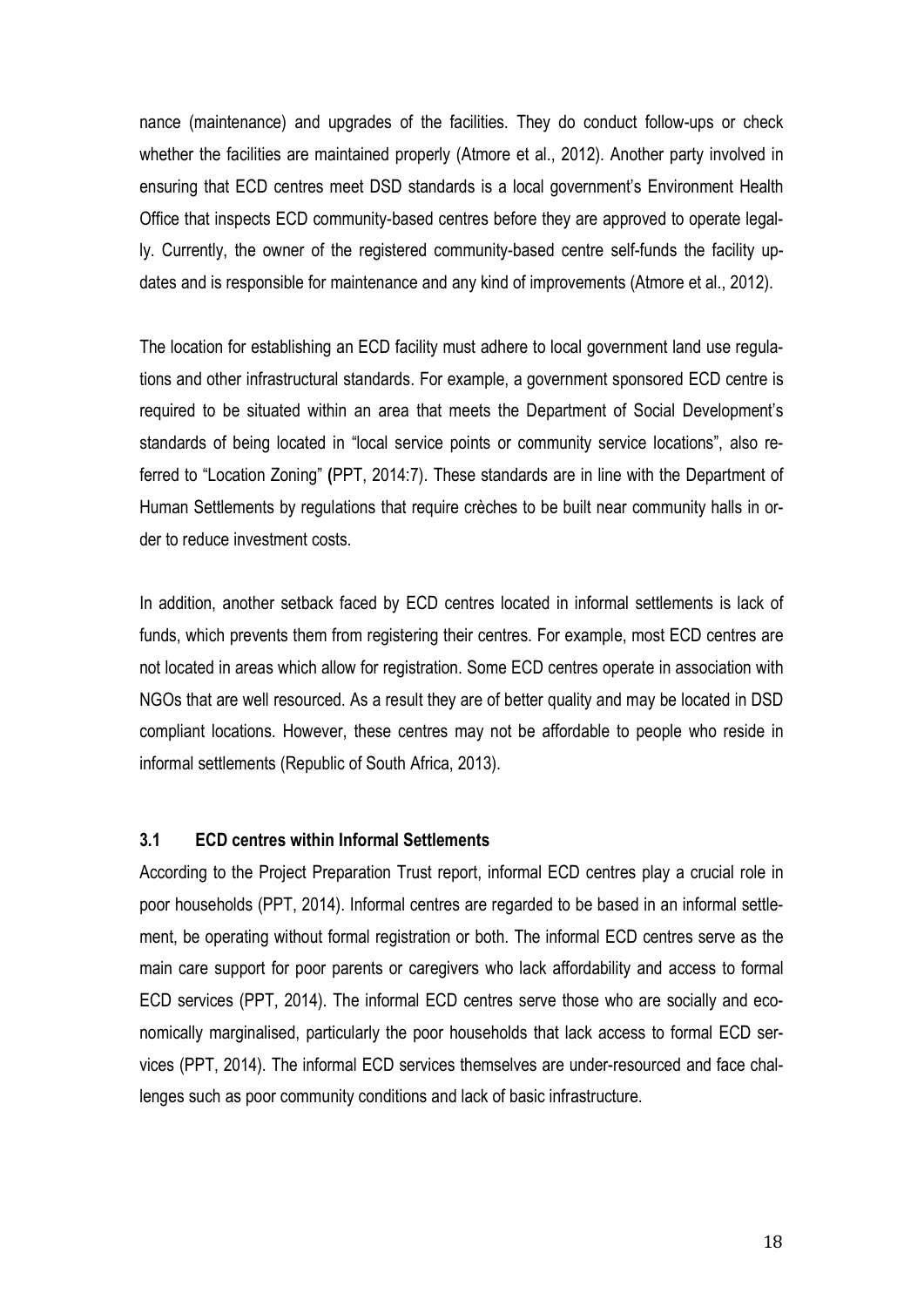Informal ECD centres are important for poor households who urgently need child minding services at an affordable rate. In this situation, ECD centres located within informal settlements operate as unrecognised day care facilities which assist with caring for children of, for example, working mothers (PPT, 2014). One of the main reasons that some ECD centres might be of poor quality is because they are under resourced. For example, they lack sufficient funding to provide professionally trained personnel, essential facilities or structured programmes to undertake ECD services (van der Merwe, 2015). Despite the lack of resources, parents may trust the caretaker to watch over their children. These services are provided to these parents with very few resources when compared to most ECD centres administered by private entities or, for the most part, NGOs which, in comparison, are relatively costly, well-resourced and are mostly located in safe areas (PPT, 2014).

Some of the identified research gaps around poverty reduction and ECD were highlighted in the 2014 PPT paper particularly around infrastructure. For example, many ECD centres are located within informal settlements where they lack proper registration and thereby do not meet the minimum standard requirements. The DSD request all ECD centres to be registered in order for them to be formalised and thereby access various government resources. There; however, remains an unknown number of unregistered centres within poor areas. The PPT report also designed a categorisation framework which disaggregates the various physical conditions of the ECD centre infrastructure. The group uses three categories: Category 'A', 'B' and 'C'. The first, Category 'A', consists of ECD centres which are either fully or partially registered. In the case of these partially registered entities, the ECD centre can benefit from some support to qualify them as fully-fledged, recognised centres. ECD centres ranked within the Category 'B' require some level of 'emergency assistance' in, for example, improved health and safety. These centres may warrant immediate attention and assistance in facilitating their full registration. The third, Category 'C', consists of ECD centres that are in dire states, and according to PPT, they are regarded as 'low functioning.' These centres also require immediate attention to improve their ECD services. At the moment, there is little information about ECDs located within poor communities such as informal settlements. The technical categories would be a start to give some descriptive information on the state of available ECD centres within the country's urban informal areas. Besides the paucity of information on ECD infrastructure, the PPT review had a dearth of information about poverty reduction. Within informal settlements, some infrastructure, such as sanitation and water, may not be readily available to ECD centres. Land and buildings may not be owned by the ECD caretaker, yet given the high demands for affordable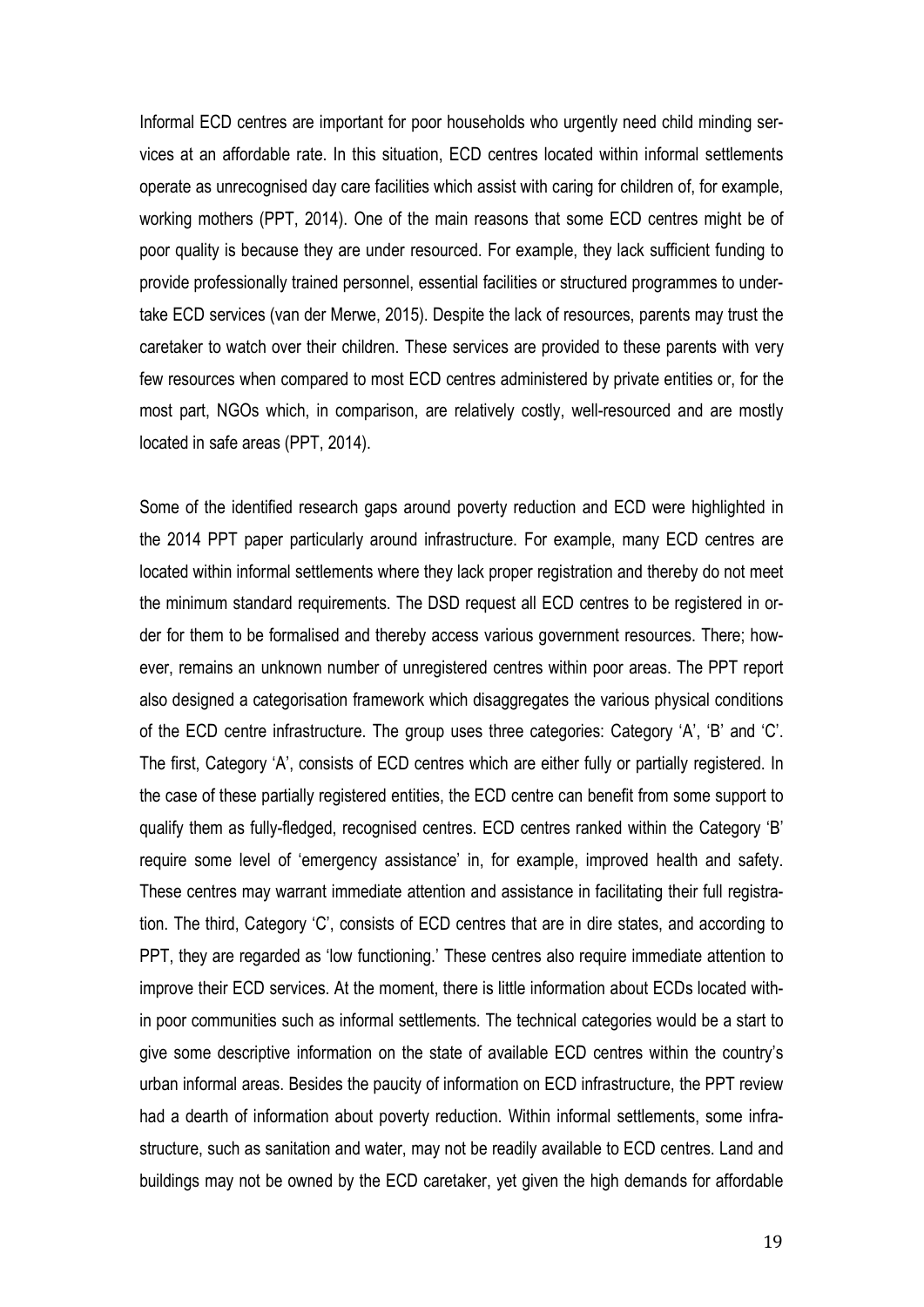child care; the centre will operate through informal rental agreements and be outside of formal zoning regulations. Despite these limitations, these child minders operate because parents prefer to leave their children with a responsible adult rather than unsupervised at home or left on the streets (van der Walt et al., 2014). Consideration of flexibilities around these infrastructural resources would be beneficial to ECD caretakers within the settlement to still be able to provide the child care services. For example, the restrictions around certain aspects on the ECD formalisation process could be relaxed or revised to fit the current living conditions, for example, the inadequate water and sanitation facilities within informal settlements. Given the South African government's recent interest to provide informal settlement upgrades, the parental preferences in accessing affordable and quality child care programmes and facilities would need to be considered. It would be in the interest of ECD policymakers to consider equity in resource allocation to the poorest facilities given the diverse set of ECD centres which currently exist within informal settlements.

Consequently, support and funding are required to provide quality ECD and thereby promote human development in informal settlements. The support for ECD in informal areas is regarded by many as a valuable investment for the country and community (PPT, 2014). This educational intervention can also be regarded as a way to break out of persistent poverty within poor communities (PPT, 2014).

## **4 ECD Policy in South Africa**

The South African government has recognised ECD as a critical area. Policy makers have made the effort to ensure appropriate, equitable ECD policy, particularly through supporting poor and vulnerable children (Biersteker, 2012). Of the latest available information on registered ECD centres in the country, there were reported 18 000 in South Africa [as of the 2013 Department of Social Development's (DSD) annual report]. The government, through the respective departments - the Department of Education (DoE), Department of Health (DoH) and the Department of Social Development - and their relevant stakeholders, are addressing the existing policy gaps through the implementation of ECD programmes (Storbeck & Moodley, 2010). The government of South Africa, through the DSD, presented a draft national ECD policy (13 March 2015), which is currently under public review prior to its final ratification (Republic of South Africa, 2015). This draft ECD policy falls under the DSD's 18 September 2013 mandate and is promoted through the South African integrated programme for Early Childhood Development – Moving Ahead (2013-2016). With this said, the government of South Africa would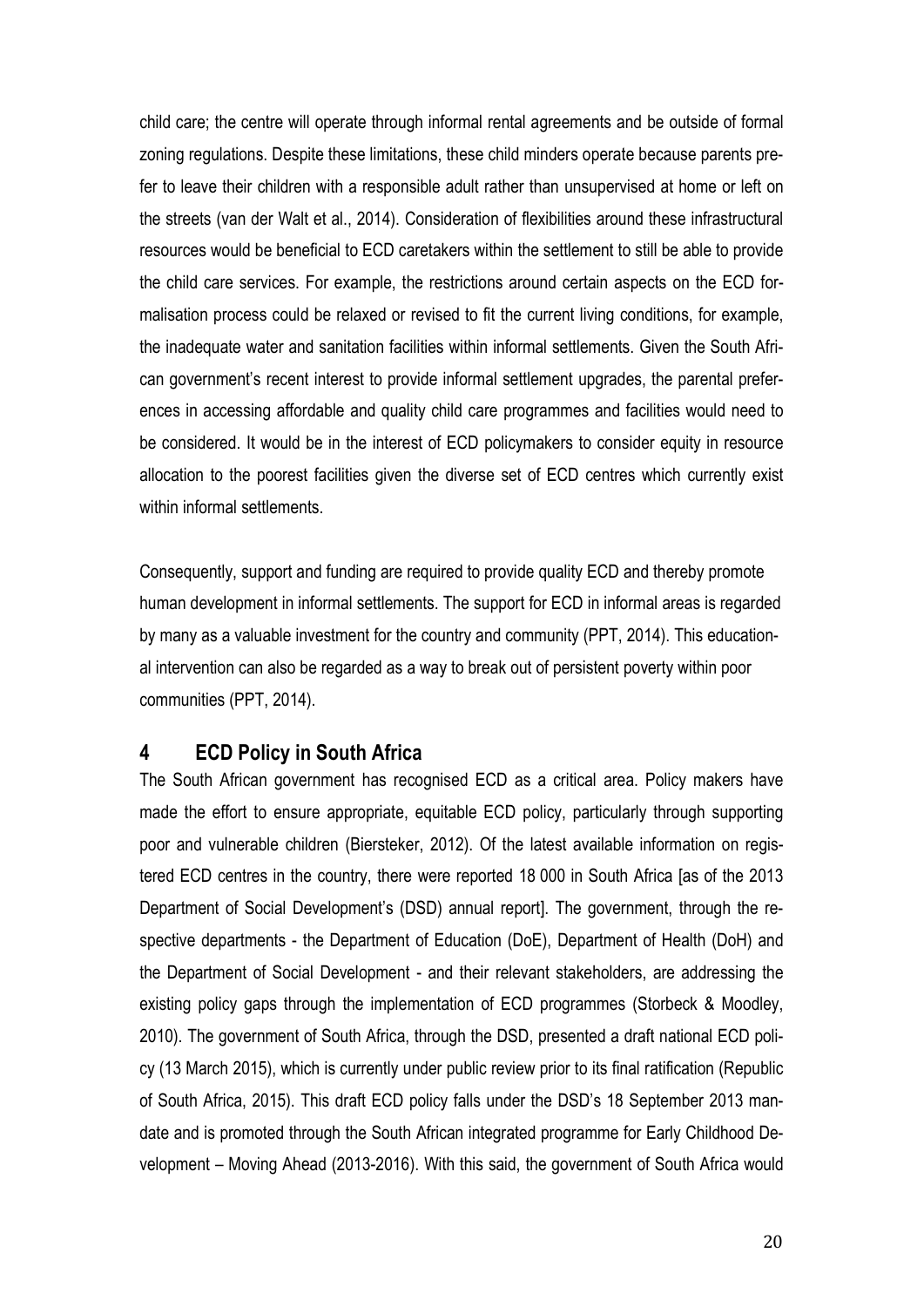need to make some key financial allocations to ensure the implementation of ECD policy is cost effective and equitable, especially to ensure material and infrastructural resources reach the poorest of the poor.

A nation's progress depends on its capacity to produce the best possible human capital under equitable means (Department of Social Development, 2015). This involves significant government-funded initiatives which provide suitable educational conditions and essential resources required for child development. The provision of equitable and quality education is to ensure that each child within the country can reach his or her full potential. This section of the literature review will specifically address what policy exists in regards to ECD with specific focus on the policy content around infrastructure provision.

Atmore et al., (2012) indicate the need to increase access to adequate ECD programmes in South Africa because of the currently inadequate provision for its highly demanded services particularly amongst disadvantaged households. Households lack resources to pay for ECD services and more specifically, parents and caregivers lack finances to send their children to traditional centre-based ECD centres. Traditional centre-based ECD facilities consist of diverse and established physical structures, sometimes within public schools, community-based and home-based facilities. In addition, the centres are run by both trained and untrained practitioners providing ECD care and education for a number of children from age 0 to 6 years (Atmore et al., 2012).

Presently, government departments (Health, Social Development and Basic Education) in partnership with stakeholders in the field of ECD, such as non-profit organisations and formal ECD centres, work together towards ensuring that ECD centres are operating efficiently. While the institutions work together, each government department has its own policy in undertaking their tasks on ECD. To begin with, all the departments (Health, Social Development and Basic Education) regulate some aspects of children within different age cohorts between 0 and 9 years old. With specific emphasis on ECD, the Department of Health (DoH) caters for children from the pre- and postnatal stages up to 5 years old around health issues; the Department of Social Development (DSD) is responsible for children between birth to 4 years old on ECD before Grade R; and lastly, the Department of Basic Education (DBE) focuses on children in Grade R or 5 years old.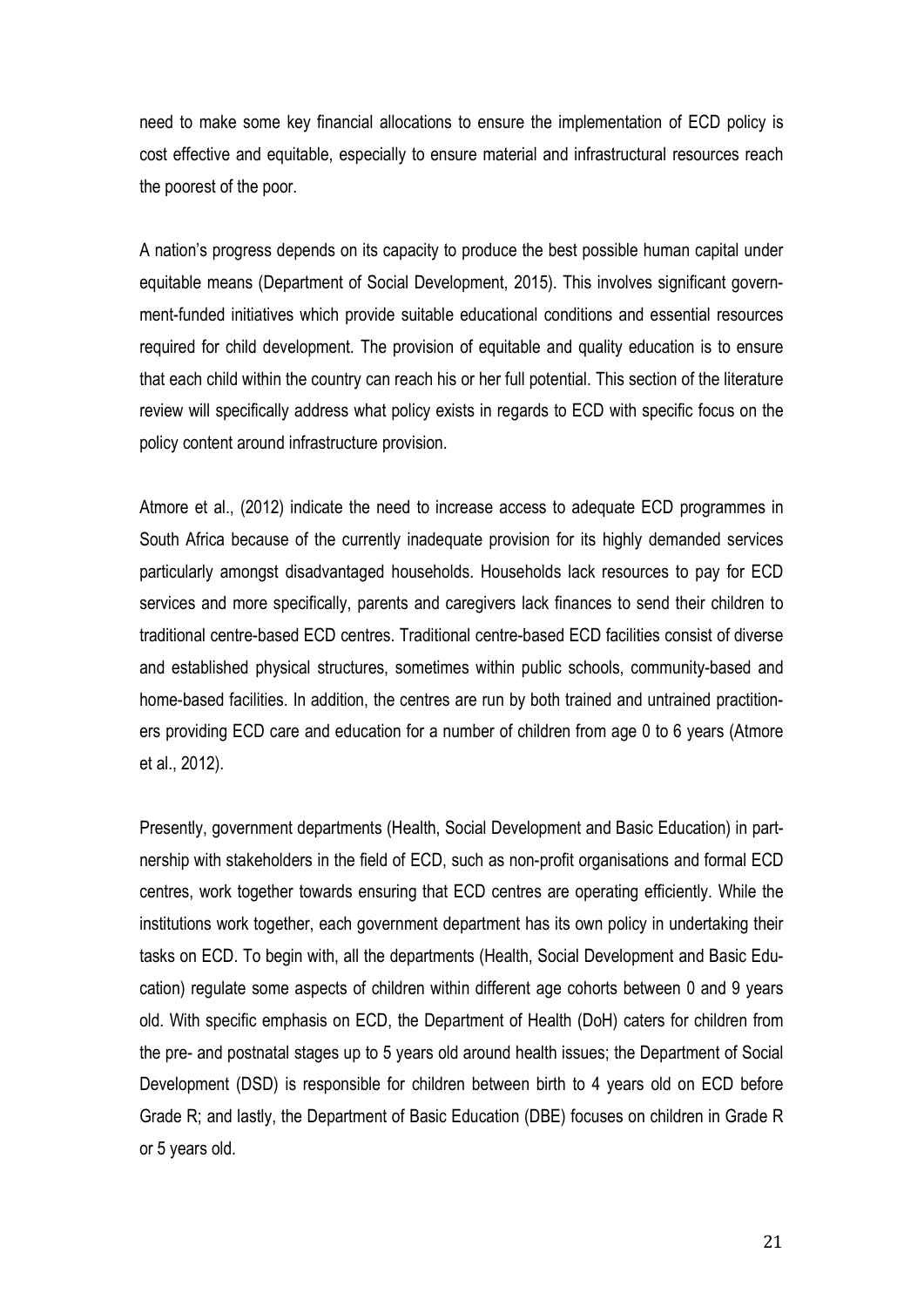With the above mentioned departmental mandates in mind, the amended Children's Amendment Act (41 of 2007) and the National Integrated Plan (NIP) for ECD specifically inform policy for the ECD service delivery for children under the age of 6 years (Kibel et al., 2010). Both policies consider the provision of early childhood care and education within households, societies, departments or organisations. ECD centres play a pivotal role towards ensuring that the basic education needs of children are addressed (Richter et al., 2012).

## **4.1 Amended Children's Act**

In regards to infrastructure, the amended Children's Act notes two new concepts: partial care facilities (Chapter 5 of the amended Act) and Early Childhood Development programmes (Chapter 6 of the Act). All previous centres' terms (i.e. crèches, day care centres and educare centres) are now termed as partial care facilities. As for registration, an individual who offers the above services would need to first register their partial care facility with the provincial government [Section 80.1(a)], and second, register their ECD programme to the Department of Social Development. The amended Act (2007) requires a national strategy which focuses on an 'appropriate spread of partial care facilities' throughout the country (Section 77.1). The provinces are responsible to keep record of these partial care facilities (Section 77.2a) and prepare a strategy to ensure an 'appropriate spread' of these facilities (Section 77.2b). In regards to the provision of partial care, there are 'national norms and standards' which must be adhered to (see Appendix A for the list of national norms and standards for partial care - Section 79.2) and the facility would need to follow municipal bylaws of structural safety and health (Section 78.2.bi & bii).

#### **4.2 The National Integrated Plans**

There are two national integrated plans which affect ECD centres: a) the national integrated plan<sup>2</sup> , and b) the South African integrated programme of action for early childhood development. The current national plan for children speaks to early childhood development in section B1. In regards to infrastructure, the following objective and strategy are most relevant (Republic of South Africa, 2013:35):

 $\Box$  Objective: "To ensure all partial care facilities that provide early childhood development programmes (ECD centres or facilities) are registered and meet the minimum standards"; and

<u>.</u>

<sup>2</sup> National Plan of Action for Children in South Africa 2012-2017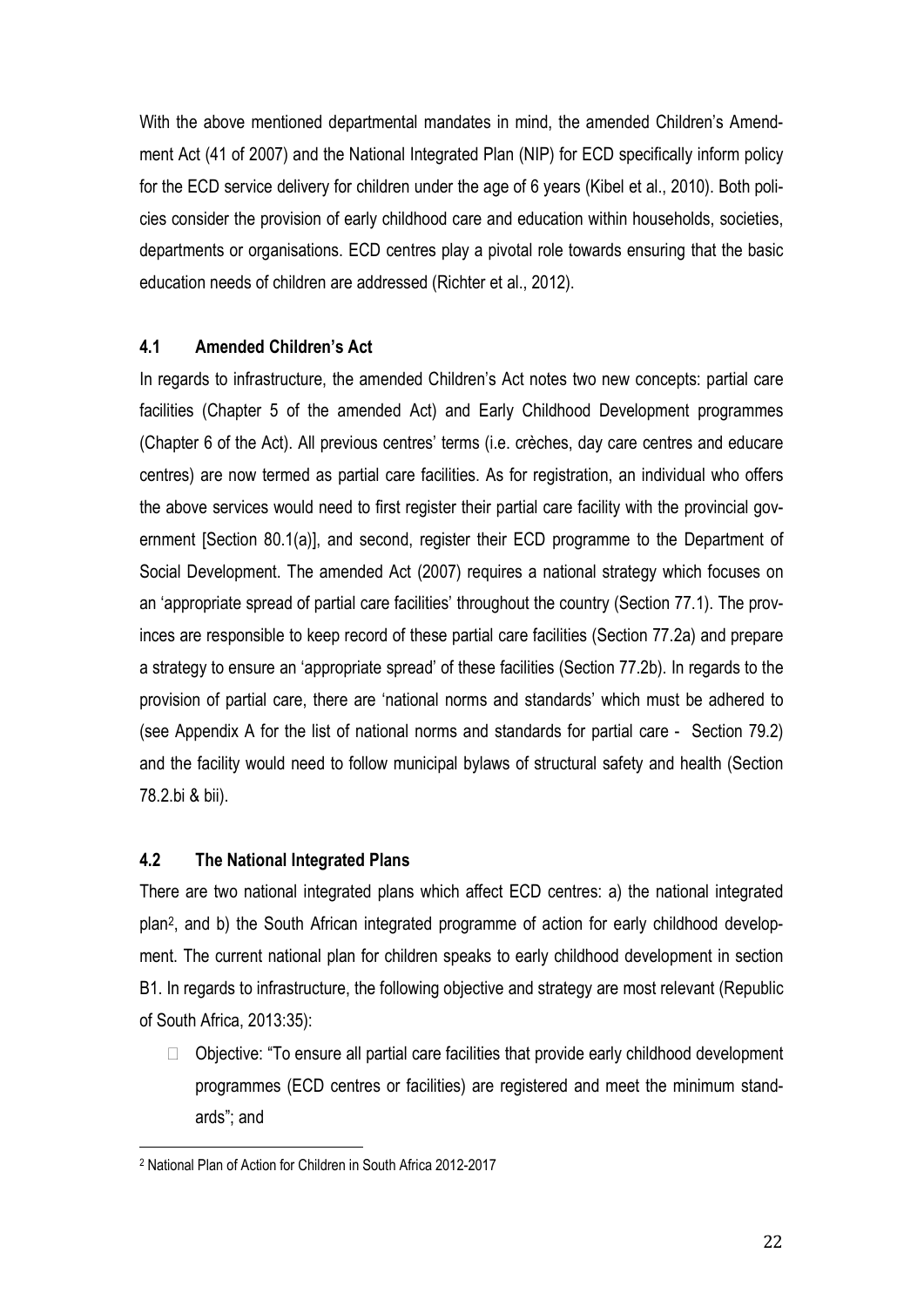$\Box$  Strategy: "improve access to ECD centres".

As to leads and supporting departments, the following applies to infrastructure (Republic of South Africa, 2013:36):

- $\Box$  Department of Social Development "registration and monitoring of ECD centres", "provisioning of funding to ECD centres", "development of policies, norms and standards for regulating the registration of ECD centres";
- $\Box$  Department of Basic Education (Grade R): "provision of infrastructure, resources and programmes for learners";
- $\Box$  Department of Health: "inspection of facilities for health compliance"; and
- $\Box$  Department of Human Settlement "integration of ECD facilities within the current human settlement infrastructure".

The South African integrated programme of action for early childhood development – moving ahead (2013/14-2016/17), (Republic of South Africa, 2013b) follows on the national action for children. The focus is on distribution of early childhood care and education (ECCE) services to children from birth to 4 years old in disadvantaged rural, and informal urban, locations (Richter et al., 2012). Specific to infrastructure, Section 5 titled "ECD infrastructure" (page 10) has the main objective to develop an integrated infrastructure policy for ECD. The three main outputs which lay within this objective are as following:

- 1) Audit of existing ECD infrastructure provisioning (31 March 2014)<sup>3</sup>;
- 2) Develop an integrated infrastructure policy for ECD; and

1

3) Amend and consolidate spatial norms and standards for ECD infrastructure.

This again requires support from multi-sectors and departments; various government institutions have the obligation to recognise the needs of vulnerable children.

In South Africa, the ECD services have primarily focused on formalising the Grade R programmes. However, the new act has seen a renewed enthusiasm towards service and infrastructure provision for pre-school (0-4 years old). Partial care facilities or ECD centres would need to be established to provide education and early childhood care for children. Atmore et al, (2012) argue that there are various challenges for ECD centres and Grade R services such as

<sup>3</sup> This audit is completed and titled "*Audit of Early childhood Development (ECD) Centres: National Report"* and referenced through this review.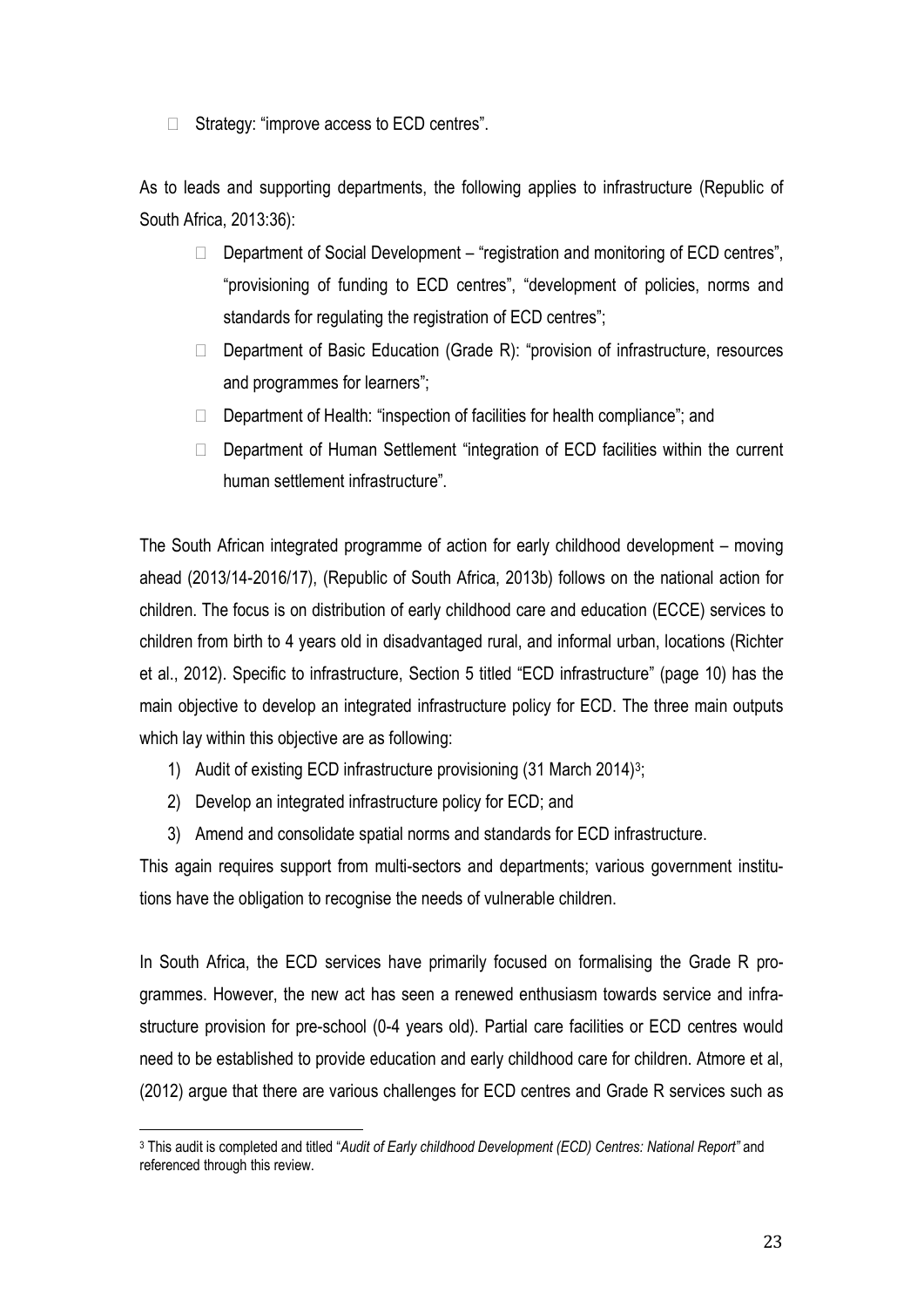the lack of learning materials and resources, the absence of trained educators and poor security in learning facilities. One of the main reasons for these challenges is child poverty as well as historical marginalisation within the education sector. Although there has been some improvement in the number of available ECD centres since South Africa's democratic elections in 1994, stakeholders in the ECD field assert that more needs to be done to address access. Furthermore, the quality of ECD facilities located in marginalised and poverty stricken areas in rural and informal urban areas need this government support (PPT, 2014). The PPT (2014) report indicates that informal ECD programmes, which operate in poorly resourced environments, lack support because they are unable to attain the minimum standards and requirements indicated by Department of Social Development. The informal ECD centres lack means for registration, which enable recognition and funding from government institutions and programming (PPT, 2014).

ECD is the foundation of a child's education progress (PPT, 2014:26). One of the critical aspects or fields for promoting ECD services by education involves the development of infrastructure (i.e. structures for instruction, and water, electricity and sanitation provisions), learning materials, formal personnel training and supporting the schooling foundation phase (Richter et al., 2012). Progress in these domains promotes quality education essential for sustainable human development.

#### **4.3 Main Challenges of Current ECD policy**

According to the ECD National Audit Report 2014 (DSD, 2014), infrastructure was cited as the main factor that restricted ECD centres from registering with DSD. According to Richter et al. (2012), one of the main challenges of Early Childhood Care and Education (ECCE) is that children living in poverty, disadvantaged societies and those living with disabilities remain with limited access to ECD centres and are deprived of quality ECD facilities. Therefore, regardless of the legislative framework, whether it be the Children's Act or the National Integrated Plan of ECD, disadvantaged children remain with the challenge of inadequate access to services (DSD, 2014).

Lack of funding is another factor that affects delivery of quality ECCE services. Funds accessed through user fees are inadequate, especially when used by poor. In addition to the lack of government subsidies for some of the informal ECD centres, funds for the ECD services in under-resourced settings lack government support and are inadequate to meet the standards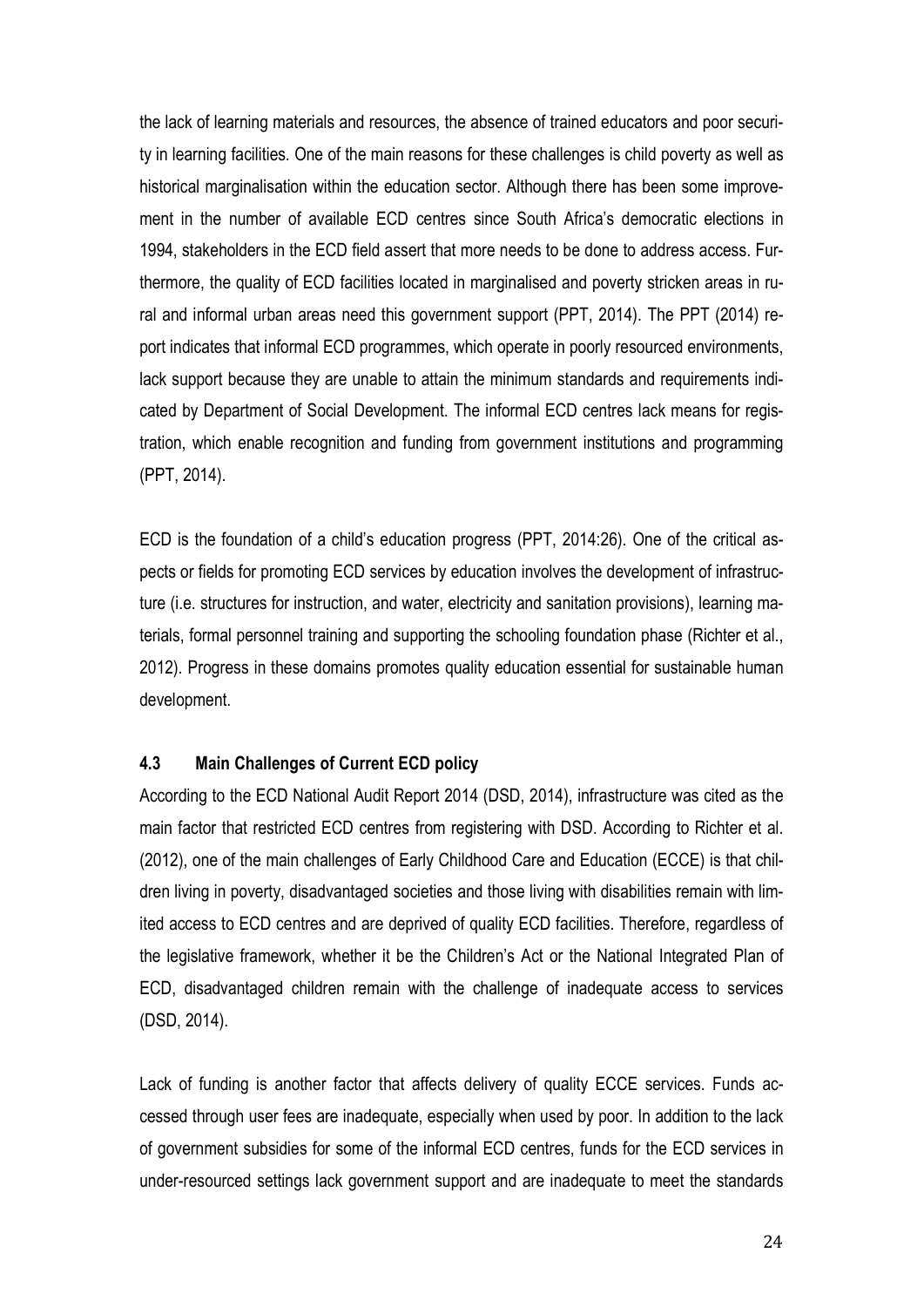put in place to quality for ECD centre registration. As a result most ECD centre operate under informal means. Many ECD facilities require payments for children who attend or use the service and in poor areas, the cost of care charged to parents is made to be affordable within their limited and erratic salaries. The low household incomes and non-subsidised ECD centres excludes poor children from accessing quality ECD services. As a result, informal child care arrangements (or centres) serve as one of the few alternatives to poor households.

The government departments have not been successful in developing a strategy to help ECD centres reach the standards required for subsidy access. In addition, services have been disadvantaged by poor infrastructure in centres within under-resourced areas. (Richter et al., 2012). Infrastructure is important for provisioning of quality and equal access to ECD facilities for disadvantaged children. The state would need to work with multiple stakeholders, including human settlements and local government departments, to fill the gaps in infrastructure, particularly for ECD centres. Thus, so far, a few NGO's interventions have filled some of the infrastructure gaps (Richter et al., 2012).

Richter et al. (2012) point out that the present ECD strategies are insufficient to meet the essential needs of children living in poverty and those with special needs. Poor children and those with special needs are marginalised from accessing necessary services. There is an imperative for the reviewed National Integrated Plan to openly implicate the government departments and their respective responsibilities in addressing the issue of the ECD exclusion of vulnerable children. A multi-sectorial coordination from various state departments and NGO stakeholders is necessary (Richter et al., 2012). Various government departments have the responsibility to provide services and programmes that promote positive welfare to households living in poverty. The obligation should be placed on all government spheres; national, provincial and local government to ensure support and provide ECD facilities for vulnerable children (Richter et al., 2012).

#### **4.4 The Draft: National Early childhood Development Policy**

The draft National Early Childhood Development (ECD) Policy document is currently in circulation for comment. This draft policy acknowledges that poverty is significant in regards to the main source of inadequate child development (Department of Social Development, 2015). The South Africa's national vision is that "by 2030, (we) seek to eliminate poverty and reduce inequality" (Department of Social Development policy draft, 2015:24). "The National Development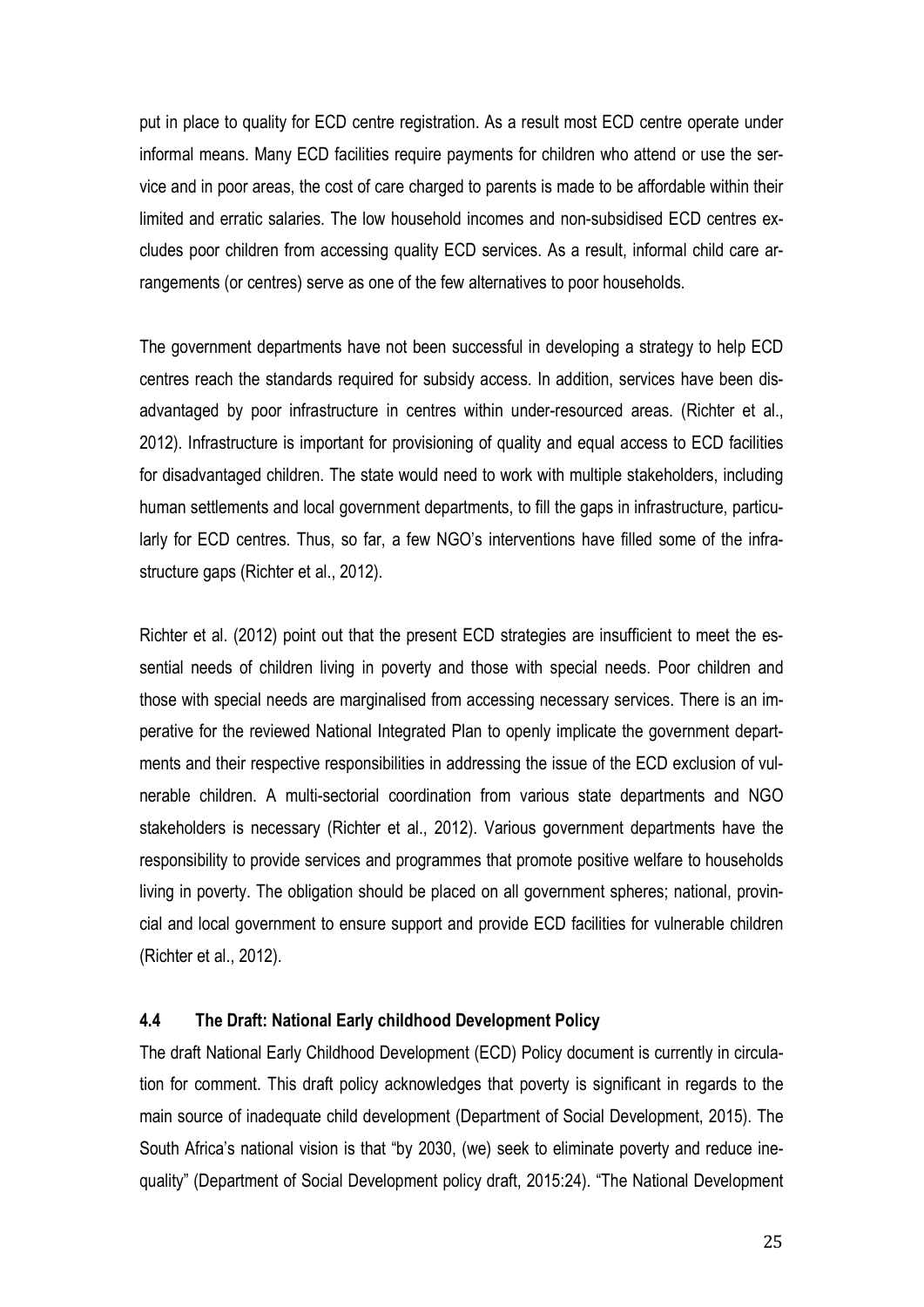Plan (NDP) recognises quality ECD services, especially for the most vulnerable, as sustainable and cost-effective way of ensuring the optimal development of children, their resultant educational success and improved employment prospects as a key player to overcoming the apartheid legacy of poverty and inequality" (Department of Social Development, 2014:24). Therefore, the draft policy plans to address access challenges experienced by vulnerable children, including young children living in poverty and those living in under-serviced areas, and young children with a disability (Department of Social Development, 2015).

The Department of Social Development (DSD, 2015) first recognises that, to date, there are some ECD facilities that are not accessible and are affected by poor conditions. The draft national ECD policy indicates that the government has a responsibility in ensuring human resources and infrastructure are in place for quality ECD services for all children in South Africa. The draft document also indicates the significance of equitable access; the policy ensures that no child is restrained from using the available facilities regardless of their socio-economic status.

The draft policy specifically states that equal access to ECD services is attained or possible when all children, including those affected by poverty or any form of developmental challenges, have the equal opportunity to access appropriate ECD services (Department of Social Development, 2015).

# **4.4.1 Opportunities and Challenges: challenges faced in establishing informal ECD centres**

As mentioned earlier, the main challenge for informal ECD centres is inadequate infrastructure. While it is important to set standards for infrastructure in ECD centres, the ability to ensure quality ECD infrastructure in underserved communities is a constraining factor. More specifically, ECD centres that do not have the budget or the means to meet the current standards prevent (through this restraint) such centres from reaching full registration status with the DSD. Therefore they miss out on any DSD subsidy opportunities. It is important that ECD centres, especially within informal settlements, are provided with assistance and support so that the caretakers can be well equipped to provide appropriate infrastructure during their child care duties. According to a National audit report on ECD centres (2014), the type of infrastructure of an ECD centre can affect the safety and well-being of children (Republic of South Africa, 2014). In order to get a holistic sense of the state of infrastructure at ECD centres, the audit poses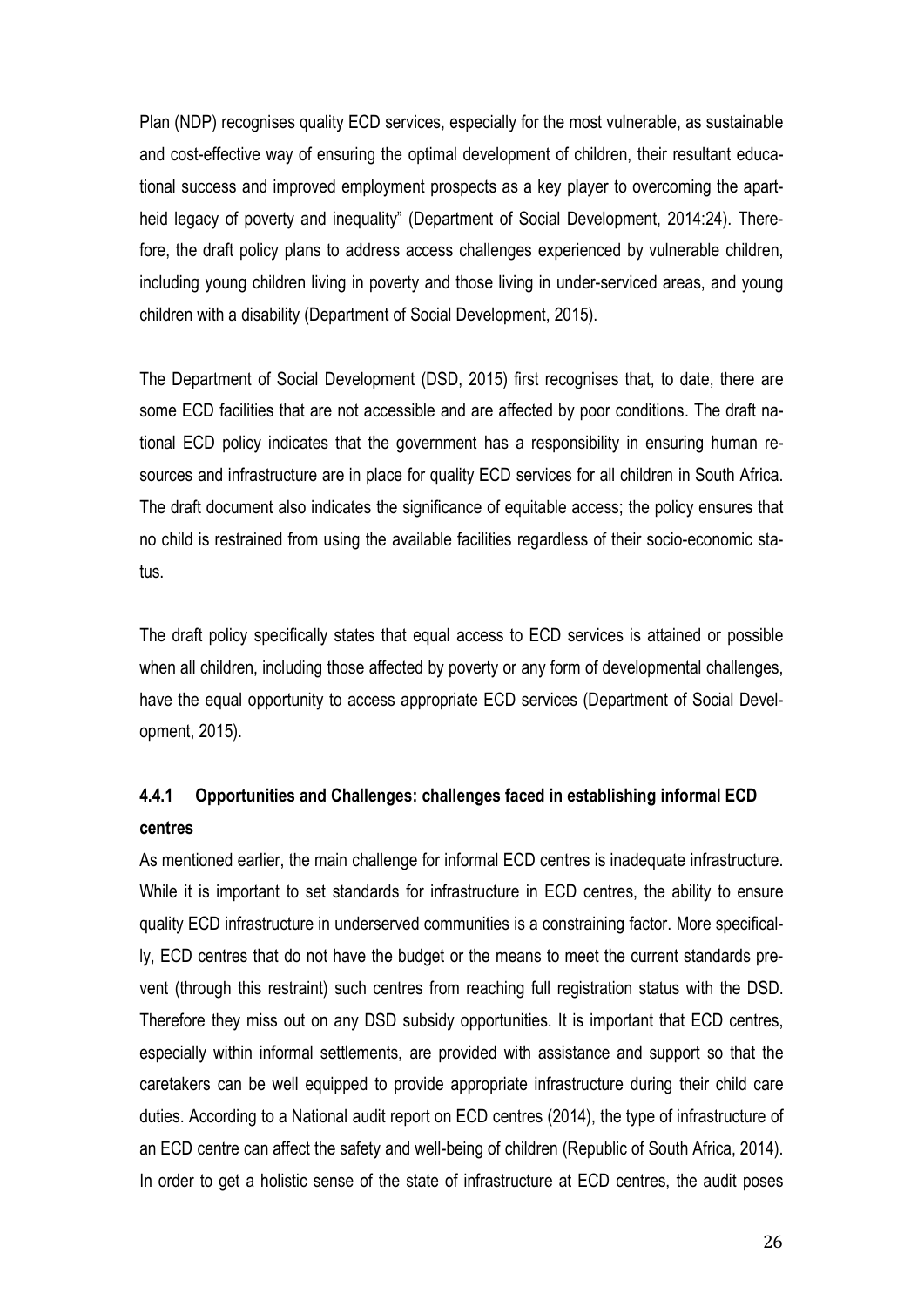various questions related to the nature of the building. For example, the report looks at the condition of specific aspects of the structure such as the roof, walls and plumbing, the structure's ability to cater to the needs of learners and staff members with special needs, as well as the availability of sanitation facilities (Republic of South Africa, 2014).

Studying the responses to questions on the quality of the infrastructure nationally, the results demonstrated that centres in KwaZulu-Natal and the Northern Cape have the poorest quality infrastructure. This places the KwaZulu-Natal province as having the highest proportion of centres with the greatest need of "urgent maintenance". In other words, ECD centres' infrastructure has a high proportion with physical defects in the roof and walls; including avoidable safety hazards such as sharp and dangerous fixtures as well as obstacles obstructing passages (Republic of South Africa, 2014).

#### **4.4.2 Structural Challenges Facing Registration of Informal ECD Centres**

According to van der Merwe (2015), ECD centres in South Africa are under-resourced and thus lack sufficient funding, professionally trained ECD personnel and are absent of quality facilities and structured programmes, including the lack of proper nutrition programmes. In addition, there is a lack of proper management structures and a set of monitoring and evaluation mechanisms which guide the running ECD facilities UNICEF, 2005; Atmore et al., 2013). Altogether, the infrastructure in registered community centres is recognised as poor compared to Grade R facilities in public schools. According to the Department of Education, ECD classrooms are often found to be overcrowded, accommodating over 40 children per teacher, even though set standards require that each class accommodate up to 30 children for grade R and up to 20 children for pre-grade R (Atmore et al., 2013). The National Department of Basic Education, Social Development and UNICEF found that the infrastructure in community based centres were underprivileged compared to those within public school facilities (Atmore et al., 2013). The researchers also found that the infrastructure in unregistered community-based centres is below standards. The conditions within the facilities are very poor compared to other registered formal ECD service providers.

#### **4.4.3 Measures Put in Place to Address the Infrastructure Challenges in ECD Centres**

The draft National Early Childhood Development Policy has attempted to address these challenges to ensure that children living in marginalised areas are able to access quality ECD services (Department of Social Services, 2015). Presently government departments have part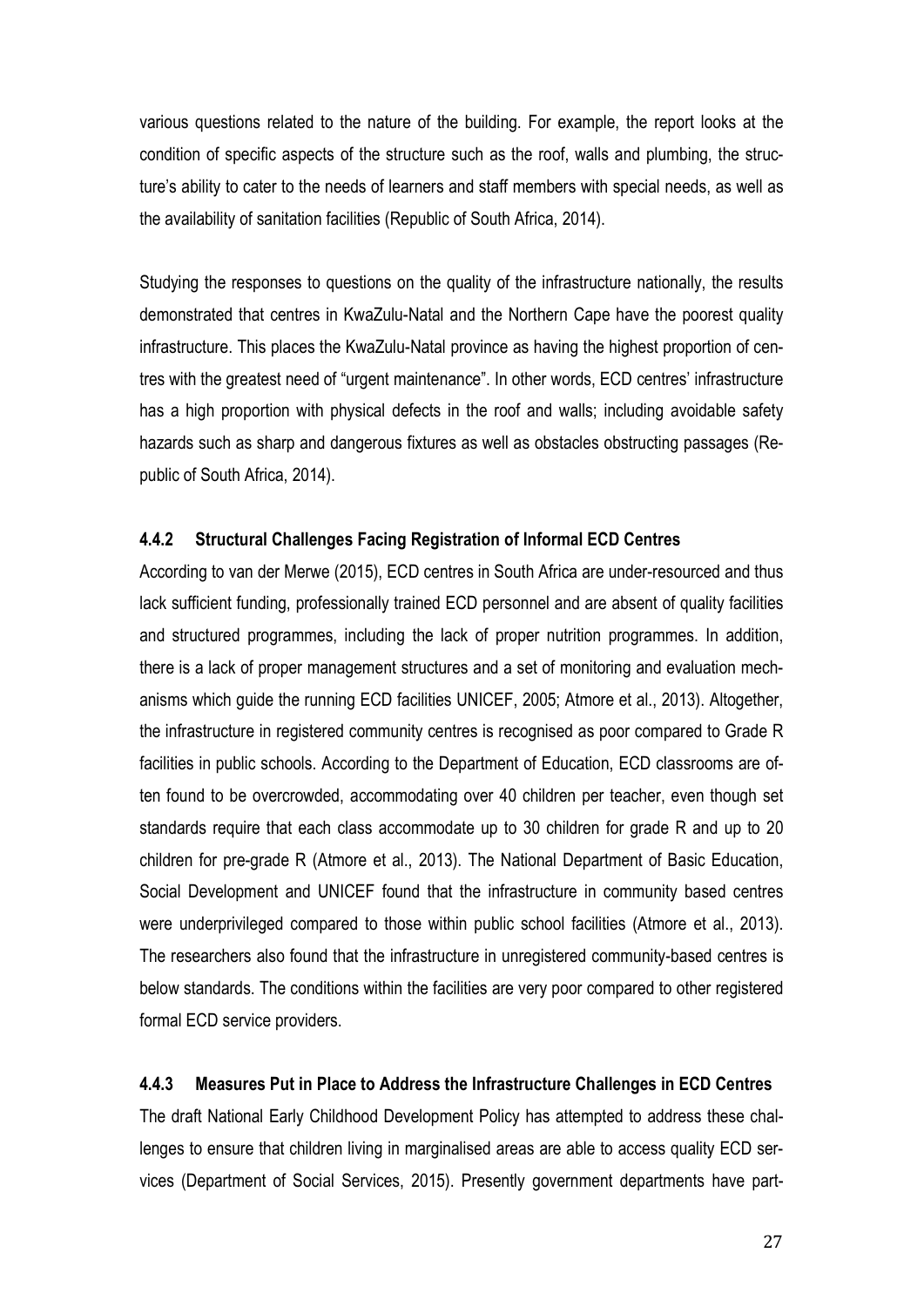nered with stakeholders who provide ECD services to create awareness and advance the importance of ECD (van der Merwe, 2015). A South African integrated programme on Early Childhood Education has been generated to encourage children to attend school, as well as to inspire teachers to teach. This includes improving the quality of education infrastructure in ECD centres including improving infrastructure within the realms of sports culture and heritage (Republic of South Africa, 2014). These efforts will enable the relevant departments to work together since current service provision for ECD centres from the national provincial and local government level is relatively disconnected. The current draft policy intends to harmonise the department's roles and duties and reduce the previous custom of departments that were 'working in silos'.

#### **4.4.4 Plan of Action, ECD Policy at National Level**

The government of South Africa has taken a great initiative towards reforming the ECD. According to the draft gazette notice dated 13th March 2015, the government has tasked the relevant departments; Department of Social Development (DSD, Department of Cooperative Governance and Traditional Affairs (COGTA), Department of Women, Children and People with Disabilities (DWCPD), Department of Basic Education (DBE), National Treasury, South African local Government Association (SALGA), National Development Authority (NDA), Department of Public Works (DPW), Department of Human Settlement (DHS) to undertake an audit on current ECD resources (Republic of South Africa 2014). Once this is achieved, the DSD infrastructure unit will spearhead the development of integrated standardised policy guideline to ensure all levels of government are able to administer fair distribution and access to ECD infrastructure at local level. The DHS will work together with COGTA, SALGA, NDA, Department of Correctional Services (DCS), DWCPD, DPW, and DHS to accomplish this task (Republic of South Africa, 2014:50). Among the core elements to be addressed in the integrated infrastructure policy are:

- a. Identify all policies relating to infrastructure and ECD;
- b. Compile an applicable policy in relation to this;
- c. Identify gaps and challenges of the policy;
- d. Align infrastructure policies;
- e. Model bylaw on infrastructure developed and circulated to all municipalities;
- f. Propose amendments to infrastructure polices on ECD in the parliamentary legislature programme;
- g. Promote and implement on agreed upon policies and amendments.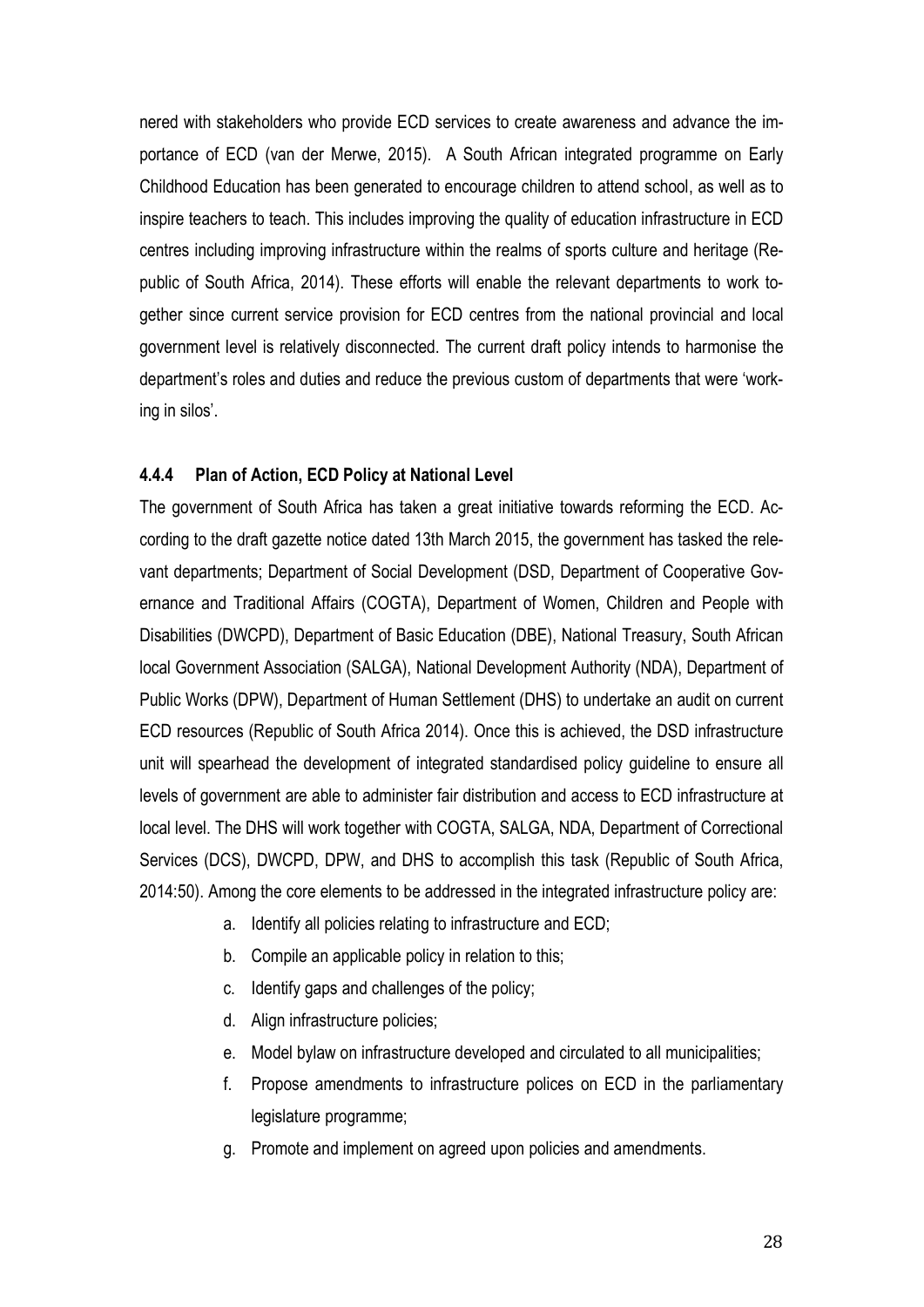National Treasury will fund the initial undertaking of the integrated infrastructure policy. A concept paper will be developed in order to generate a budget and expend the funds. A deadline to accomplish this task was March 2016 (Republic of South Africa, 2014).

The national objectives of the policy indicate that the DSD will be responsible of providing operational grants for ECD centres. However, ECD centres will be required to meet DSD standards by acquiring public health permits and fire clearance certificates. As mentioned earlier, this may pose as a challenge for most ECD centres, particularly those that do not own land. In the same vein, the procedure for applying for municipal health clearance and safety bylaws is difficult, particularly for ECD centres located in informal settlements and rural areas. The policy suggests that the process needs to be flexible enough for both ECD and non-ECD centres located in underserved areas.

Within this action plan, the Department of Human Settlements are tasked to integrate ECD facilities within current Human Settlement infrastructure plans. The departments of DSD, COG-TA, DWCPD, DBE, National Treasury, SALAGA, NDA, DPW and DHS are all required to generate national goal indicators on the percentage of schools that maintain safe learning environments as well as monitor the progress and improvement of infrastructure accessibility among children living in underserved areas as well as those with disabilities (Republic of South Africa, 2015). An infrastructure roll-out plan should be worked out with a core focus on rural areas. In addition, there should be in place services which enhance infrastructure development towards reducing poverty and inequality as well as meeting the needs and priorities of children (Republic of South Africa, 2015). The starting point is to identify all policies relating to infrastructure and ECD through a compilation document, determine the existing gaps and challenges and work towards adjusting them within the infrastructure policies. A model bylaw on infrastructure should be initiated and disseminated to all municipalities. Through their actions, the municipalities can then suggest amendments in the parliamentary legislature programme. It is after this process that the amendment proposal can be agreed upon and thereby publicised (Republic of South Africa, 2015).

As for the specific instructions from the draft policy:

 *National indicator (objective 2): Ensure urban and rural planning infrastructure and broader efforts to reduce poverty and inequality towards meeting the needs.*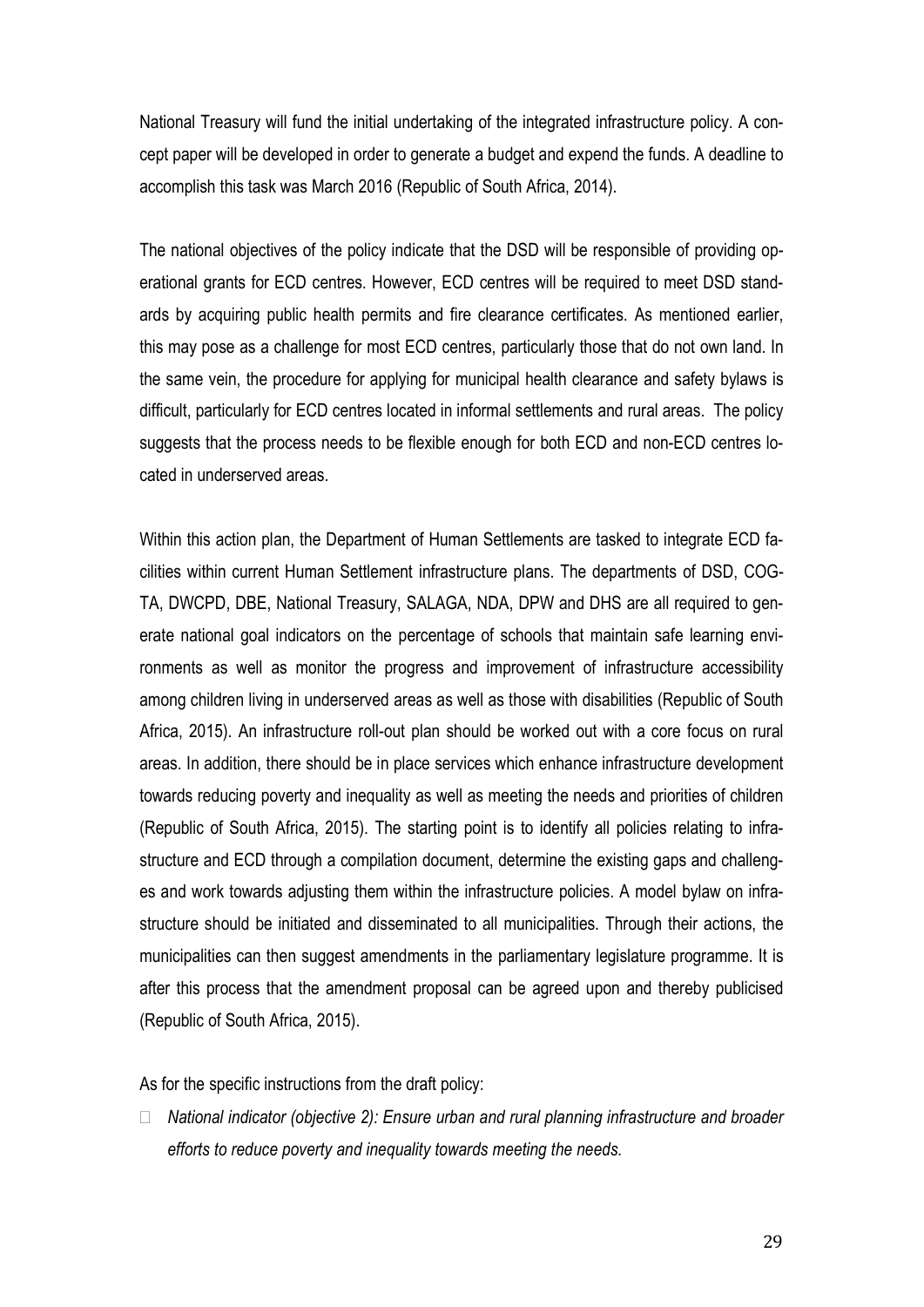- *Ministries requested that each Minister is to deliver an outcome and provide a delivery agreement.*
- *Department agencies and spheres of government are to achieve output, target, indicators and key activities for each outcome as well as identity and further clarify roles and responsibilities (i.e. on who will do what with what resources).*
- *Delivery agreement should unpack output, requirement, target legislative, institutional and environmental decision making process rights as well as the resources needed and reallocation of resources where appropriate. (Republic of South Africa, 2015:77)*

#### **4.4.5 Action Plan at the Local Level**

The municipalities and the Department of Social Department are required to work together in order to improve infrastructure. The policy suggests that "a pilot project [is] necessary to enable plan[ned] grant mechanisms to fast track the process" (PPT, 2014:7) In addition, the availability of emergency renovation will be undertaken through the use of the municipality infrastructure grant. The urban settlement development grant will be used within the special needs group (a provision included in the Housing code).

The Ministry of Housing has been tasked with the upgrading of ECD infrastructure at local level. The tasks include ensuring that infrastructure is upgraded accordingly, the centre is fenced and that water and sanitation provisions are well equipped. These standards would allow unregistered ECD centres to obtain clearance certificates or partial registration from DSD. In addition, should ECD centres be located in inhabitable areas, the department of housing will assist in relocating ECD centres to safer and accessible locations (Republic of South Africa, 2013, under proposed new approach to achieve scale - pg10). To enable monitoring and evaluation of ECD centres, PPT (2014) suggests that ECD centres should be categorised and ranked into three categories in order to monitor the progress and highlight infrastructural matters that may facilitate in improving ECD services. Furthermore, adequate funding and the participation of relevant stakeholders are of great importance when dealing with infrastructural improvement of ECD facilities.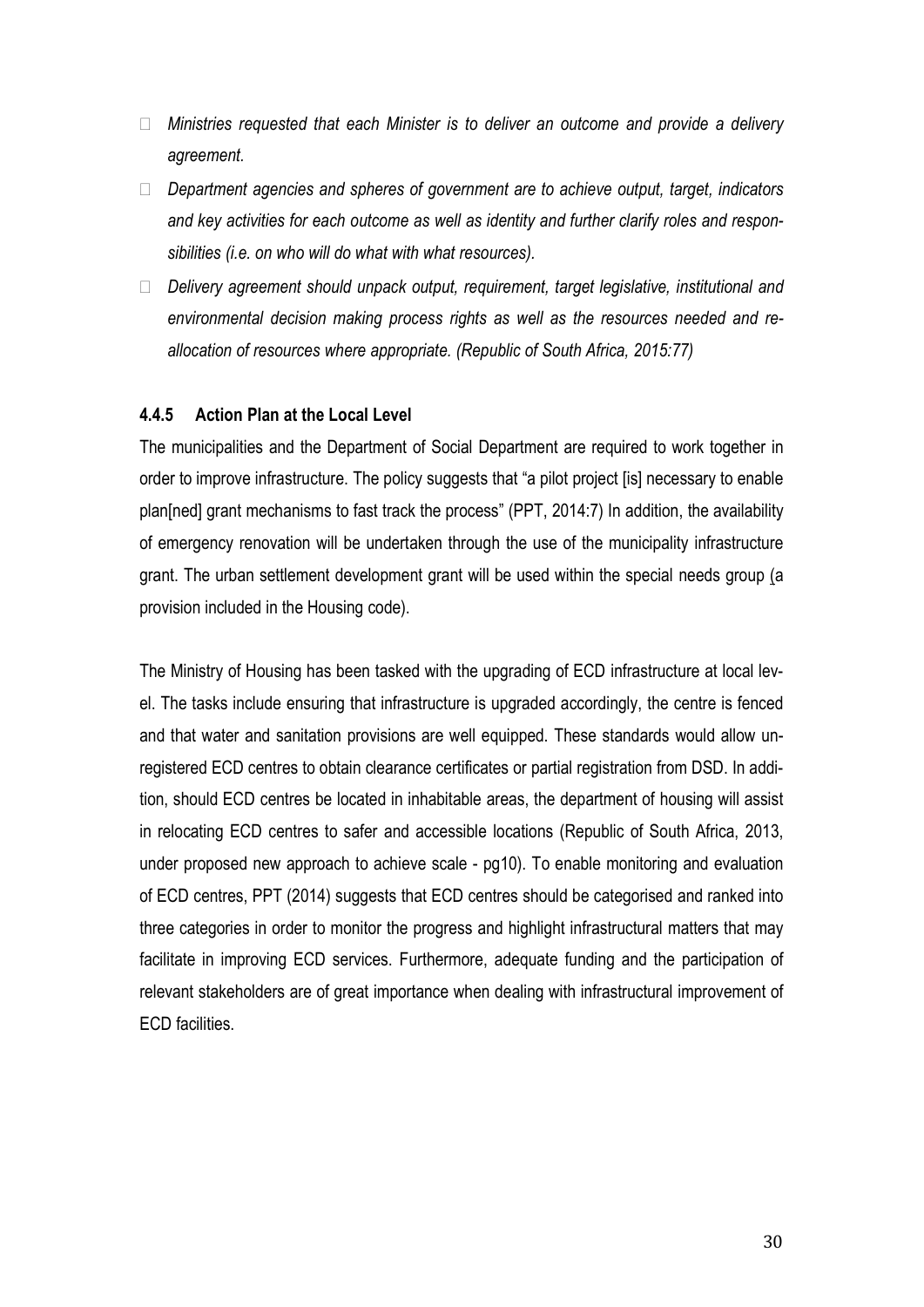# **5 Conclusion: Way Forward**

This literature review attempts to acknowledge the contemporary research around ECD in tackling poverty, ECD facilities and the draft policy on ECD in South Africa. The review also looks at policy challenges that South Africa's government institutions face, particularly in reaching poor and marginalised communities.

South Africa has managed to ensure that Grade R children are now integrated into ECD programmes; however, the same has yet to be said for the opportunity to access proper ECD facilities and care for pre-Grade R programmes. There remains major need gaps for ECD infrastructure and programmes for ages 0 to 4, particularly within informal settlements where standards and regulations do not fit well within current policy framework. Many of the ECD facilities, especially within informal settlements, are not registered, in some cases it is due to the failure to comply with the standards set by Department of Social Development. The draft National Integration ECD policy attempts to address the policy gaps that prevent poor and vulnerable children's access to ECD services. Furthermore, complementary healthcare, nutrition and parental support can be offered in ECD centres to help children reach their full potential. In addition, policy makers have suggested that more research needs to be done in order to facilitate decision towards the investment and improvement of ECD centres throughout South Africa.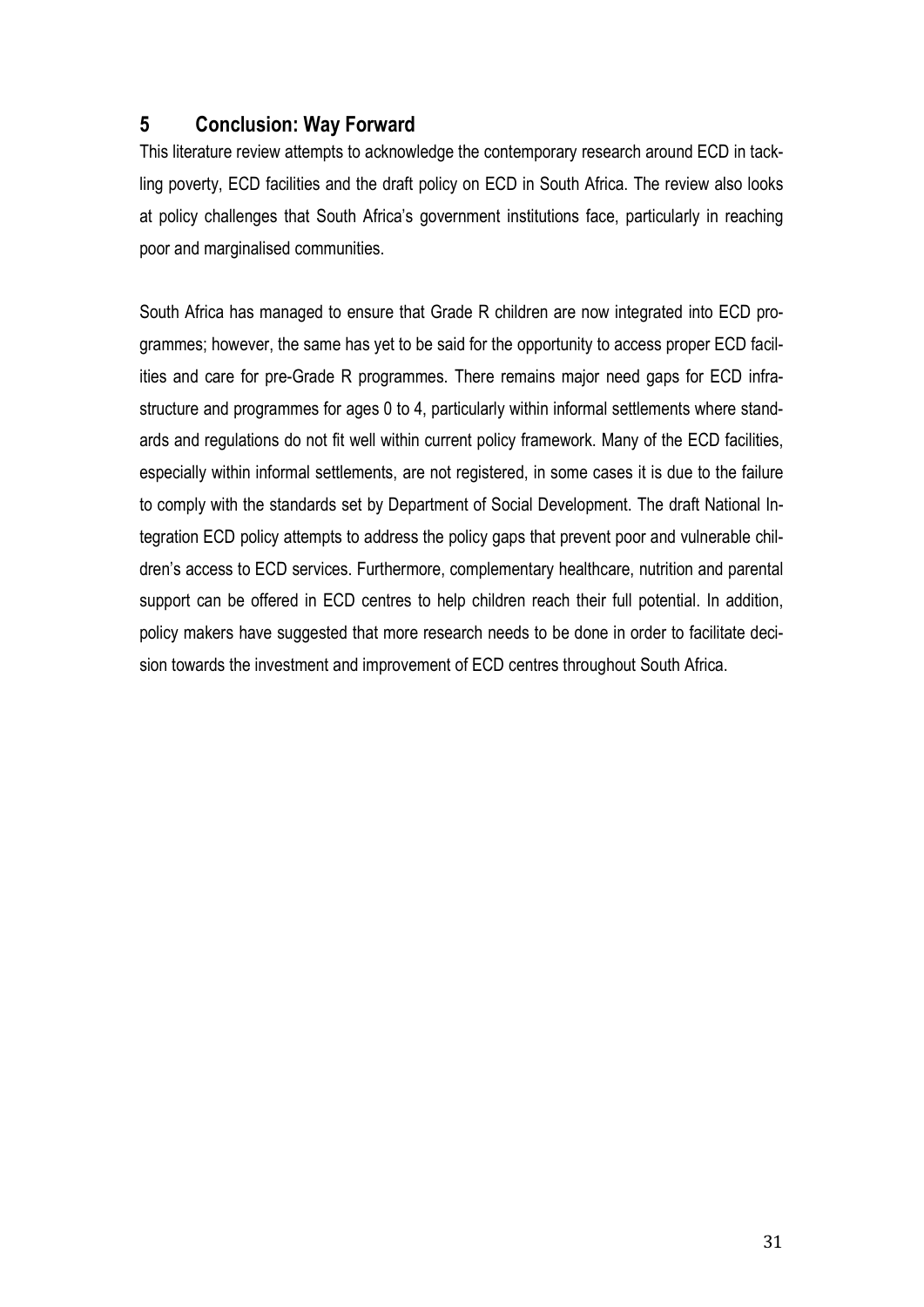### **References**

- Atmore, E., van Niekerk, L-J., & Ashley-Cooper, M. (2012). Challenges facing the early childhood development sector in South Africa. *South African Journal of Childhood Education, 2*(1), 139-158.
- Atmore, E. (2013). Early childhood development in South Africa Progress since the end of apartheid. *International Journal of Early Years of Education* (2013), 152 - 162.
- Biersteker, L. (2012). Early childhood development services: Increasing access to benefit the most vulnerable children. *South African Child Gauge*.
- Consultative Group on Early childhood Care and Development (CGECCD). (2013). The Importance of Early Childhood Development to Education. *Prepared for the Global Meeting of the Thematic Consultation on Education in the Post-2015 Development Agenda*: The Consultative Group on Early childhood Care and Development.
- Department of Social Development (DSD). (2013). *Annual Report 2013,* Republic of South Africa. URL: [http://www.dsd.gov.za/index.php?option=com\\_docman&task=cat\\_view&gid=27&Itemid](http://www.dsd.gov.za/index.php?option=com_docman&task=cat_view&gid=27&Itemid=39)  $=$   $\frac{39}{10}$  [Accessed 20 January 2016]
- Engle, P. L., & Black, M.M. (2008). The effect of poverty on child development and educational outcomes. *Annals of the New York Academy of Sciences, 1136*(1), 243-256.
- Engle, P.L., Fernald, L. CH., Alderman, H., Behrman, J., O'Gara, C., Yousafzai, A. A., de Mello, M. C., Hidrobo, M., Ulkuer, N. & Ertem, I. (2011). Strategies for reducing inequalities and improving developmental outcomes for young children in low-income and middle-income countries. *The Lancet, 378*(9799), 1339-1353.
- eThekwini Municipality (2013). *2011/12 Municipal Services and Living Conditions survey* report. eThekwini Municipality Coprorate Policy Unit.
- Hall, K. (2015, October). Housing and Services Housing Type– Statistics on children in South Africa. Children Count – Abantwana Babalulekile. URL: <http://www.childrencount.ci.org.za/indicator.php?id=3&indicator=11> [Accessed 20 January 2016]
- Hall, K., & Sambu, W. (2015, October). Income and social grants Children living in poverty Statistics on children in South Africa. Children Count – Abantwana Babalulekile. URL: <http://www.childrencount.ci.org.za/indicator.php?id=2&indicator=14> [Accessed 05 November 2015].
- Hall, K., Sambu, W. & Berry L. (2014) Early Childhood Development: A statistical brief. Children's Institute, University of Cape Town and Ilifa Labantwana: Cape Town.
- Heckman, J. J. (2006). Skill formation and the economics of investing in disadvantaged children. *Science*, *312*(5782), 1900-1902.
- Karoly, L. A., Kilburn, M. R., & Cannon, J. S. (2005). Proven benefits of early childhood interventions. *RAND Corporation research brief series* Santa Monica, California.
- Kibel, M., Lake, L., Pendlebury, S., & Smith, C. (2010). *South African child gauge 2009/2010*. Children's Institute: child rights in focus. University of Cape Town.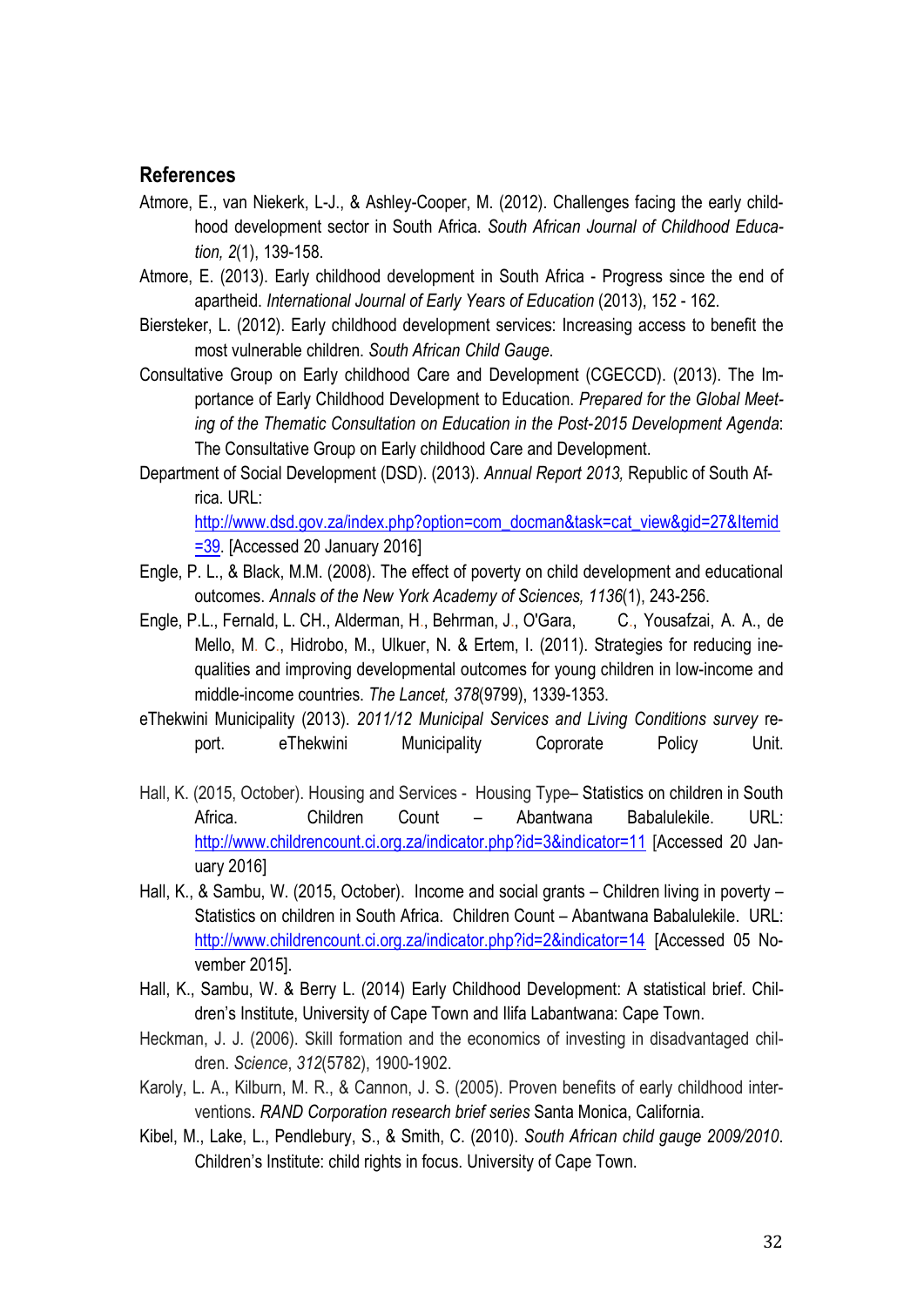- Magnuson, K. (2013). *Reducing the effects of poverty through early childhood interventions.* Fast Focus Research no. 17. Institute for research on poverty, University of Wisconsin-Madison.
- Martin, P., Berry, L., Biersteker, L., Desmond, C., David Harrison, D., Naicker, S. & Slemming W. (2014). Early Childhood Development: National ECD Policy: Human Science Research Council HSRC.
- Moore, K. A., Redd, Z., Burkhauser, M., Mbwana, K. & Collins, A. (2009). *Children in poverty: Trends, consequences and policy options*: Child Trends. Washington, DC. www.childtrend.org.
- Phillips, D. A., & Shonkoff, J. P. (Eds.). (2000). *From Neurons to Neighborhoods: The Science of Early Childhood Development*. National Academies Press.
- Project Preparation Trust of KwaZulu-Natal (PPT-KZN). (2014). *A new approach for supporting informal early childhood development centers: Main findings and recommendations*. Durban: Housing Development Agency.Republic of South Africa. (2013).*National Plan of Action for Children in South Africa (2012 – 2017)*. Pretoria: Department of Women, Children and People with Disabilities.
- Republic of South Africa (2013b). South African integrated programme of action for Early Childhood Development – Moving Ahead (2013/14-2016/17). Department of Social Development.
- Republic of South Africa. (2014). *Audit of Early childhood Development (ECD) Centres: National Report*. 31 July 2014. South Africa: Department of Social Development. [http://www.dsd.gov.za/index.php?option=com\\_docman&task=doc\\_download&gid=608](http://www.dsd.gov.za/index.php?option=com_docman&task=doc_download&gid=608&Itemid=39) [&Itemid=39](http://www.dsd.gov.za/index.php?option=com_docman&task=doc_download&gid=608&Itemid=39) [Accessed 07 March 2016]
- Republic of South Africa (2015). *Draft national Early Childhood Development Policy*. Republic of South Africa: Department of Social Development. URL: [http://www.dsd.gov.za/index.php?option=com\\_docman&task=Cat\\_view&itemid=39&gid](http://www.dsd.gov.za/index.php?option=com_docman&task=Cat_view&itemid=39&gid=121) [=121](http://www.dsd.gov.za/index.php?option=com_docman&task=Cat_view&itemid=39&gid=121) [Accessed 07 March 2016]
- Richter, L., Biersterker, L., Burns, J., Desmond, C., Feza, N.,Harrison, D., Martin, P., Saloojee, H. & Slemming, W. (2012). *Diagnostic Review of Early Childhood Development*. Pretoria: Department of Performance, Monitoring and Evaluation & Inter-Departmental Steering Committee on ECD.
- South African Human Rights Commission (SAHRC), United Nations Children's Fund (UNICEF). (2014). *Poverty traps and social exclusion among children in South Africa*. Pretoria: SAHRC
- Statistics South Africa (Stats SA). (2012). *South Africa's young children their family and home environment*. In S. S. Africa (Ed.): Statistics South Africa.
- Storbeck, C. & Moodley, S. (2010). ECD policies in South Africa what about children with disabilities? *Journal of African Studies and Development, 3*(1), 1-8.
- Turok, I. (2015). Upgrade informal settlements: South Africa. *New Agenda: South African Journal of Social and Economic Policy*, (57), 11-15
- United Nations Children's Fund (UNICEF). (2014). Early Childhood Development Knowledge Building Seminar 2014:ECD@20. Pretoria: UNICEF.UNICEF. (2012). Inequities in Early Childhood Development: What the data say Evidence from the Multiple Indicator Cluster Surveys. United Nations Children's Fund.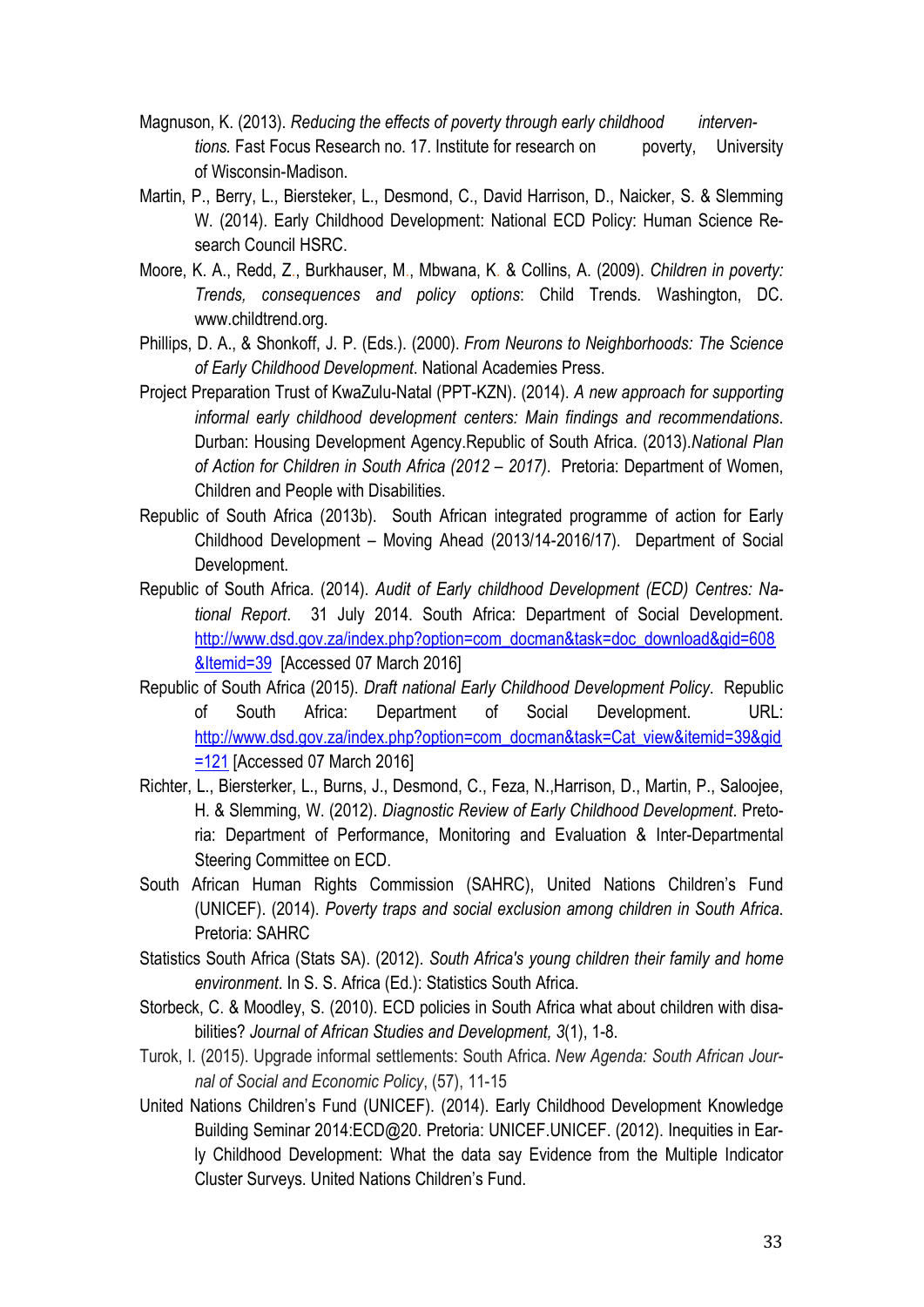- United Nations Educational, Scientific and Cultural (UNESCO). (2015). Education for All 200- 2015 Achievements and Challenges *EFA Global Monitoring Report*. Paris, France: United Nations Educational, Scientific and Cultural Organisation.
- van der Merve, M. (2015). 'SA's timeliest investment: The first 1,000 days of childhood education'. Daily Maverick, 30 July 2015. [http://www.dailymaverick.co.za/article/2015-07-28](http://www.dailymaverick.co.za/article/2015-07-28-sas-timeliest-investment-the-first-1000-days-of-childhood-education/) [sas-timeliest-investment-the-first-1000-days-of-childhood-education/](http://www.dailymaverick.co.za/article/2015-07-28-sas-timeliest-investment-the-first-1000-days-of-childhood-education/) [Accessed 18 February 2016]
- Vargas-Baron, E. (2011). Parliamentary leadership for improving early childhood development. In Early Childhood Development: what parliamentarians need to know and do (pp. 47- 77). Geneva: UNICEF. URL: [http://www.unicef.org/ceecis/UNICEF\\_ECD\\_What\\_Parliaments\\_V4.pdf](http://www.unicef.org/ceecis/UNICEF_ECD_What_Parliaments_V4.pdf) [Accessed 18 February 2016]
- Young, M. (1996). *Early Child Development: Investing in the Future*. Washington, DC: The World Bank.